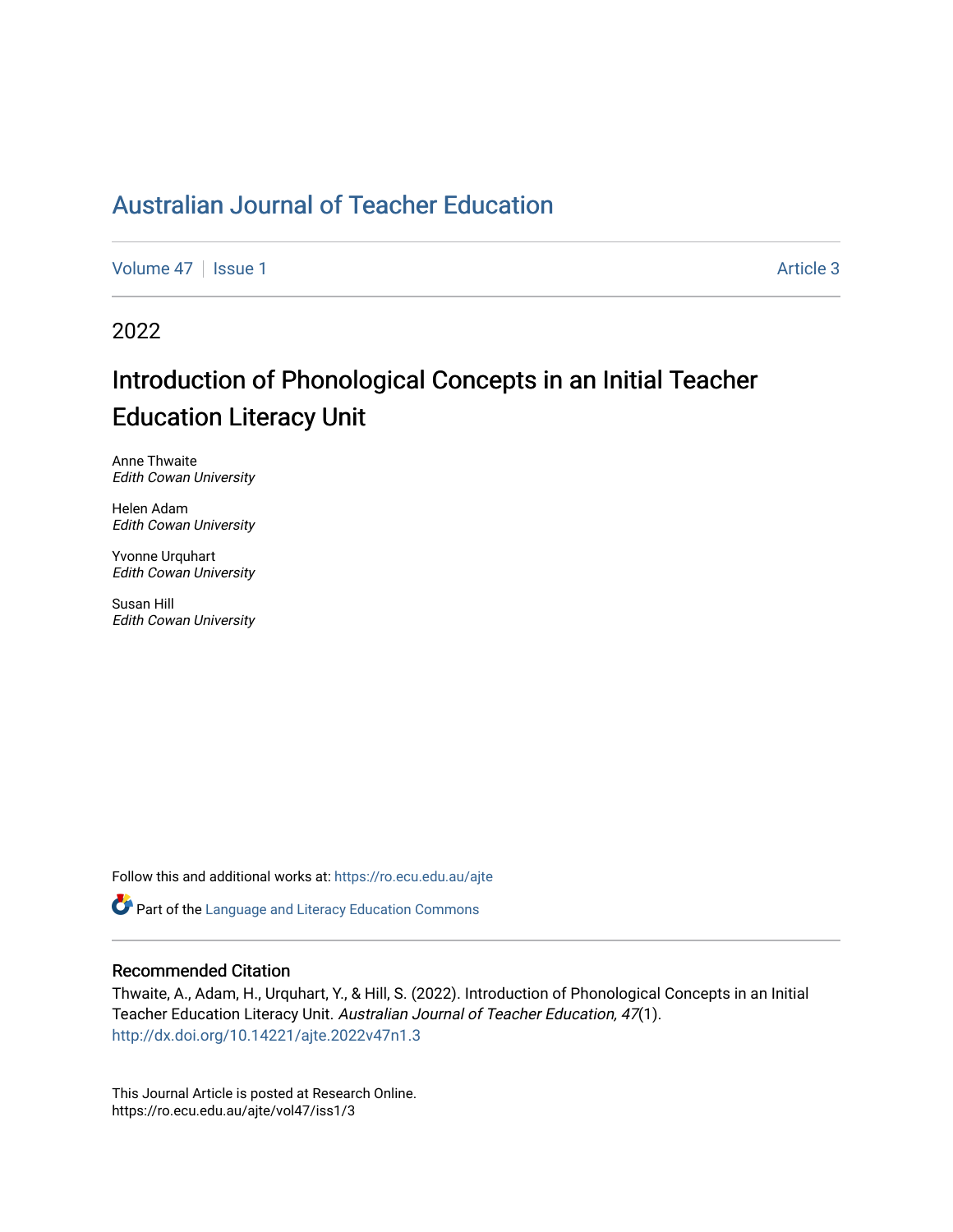# **Introduction of Phonological Concepts in an Initial Teacher Education Literacy Unit**

Anne Thwaite Helen Adam Yvonne Urquhart Susan Hill Edith Cowan University

*Abstract: Pre-service teachers (PSTs) need sound Knowledge About Language (KAL), both for their own professional communication and for their teaching practice. In the longer term, enhanced KAL will benefit our graduates in their implementation of the Australian Curriculum. This paper reports on work with First Year PSTs at one Australian university. We present an analysis of students' response to an intervention designed to develop their KAL, focusing on Phonological Awareness (PA) and phonics. While the designed resources were introduced and discussed in class, students mainly accessed them online afterwards. Student achievement was measured by online testing, and attitudes were obtained from unit evaluation instruments and a survey. We present results documenting their knowledge before and after the intervention, and their attitude toward the content. Most students demonstrated improved confidence and increased knowledge in particular areas post intervention. Nevertheless, their ability to apply their knowledge lagged behind their ability to give definitions.*

## **Introduction**

It is crucial that our pre-service teachers (PSTs) have a sound Knowledge About Language (KAL), both for their own professional communication skills, including writing of university assignments, and as a knowledge base for their teaching of English in schools (Sangster et al., 2013). In the short term, improved KAL is likely to mean that student teachers perform better in their degrees. In the longer term, enhanced KAL will benefit our graduates in their implementation of the Australian Curriculum English (ACE). KAL underpins all literacy teaching. In order to teach children how to write, teachers need good knowledge about how language works at the text, paragraph, sentence, clause, group and word level. Students need to understand word classes (parts of speech) and how they carry and expand the topic in different learning areas. They need to appreciate how different types of sentences and clauses create relationships with the audience. To teach children how to read, they need to know about semantics (from the text to the word level), sentence structure and word classes, as well as phonemic awareness (being able to recognize the individual sounds in words) and phonics (the relationships between letters and sounds). Further, they need to understand the differences between speaking and writing so that they can move children from talking into written discourse. The understanding of the PA concepts (covered in our initial Language and Literacy unit, which we will call LAN1) underpins all these other aspects of English language structure. All of these aspects are explicitly mentioned in the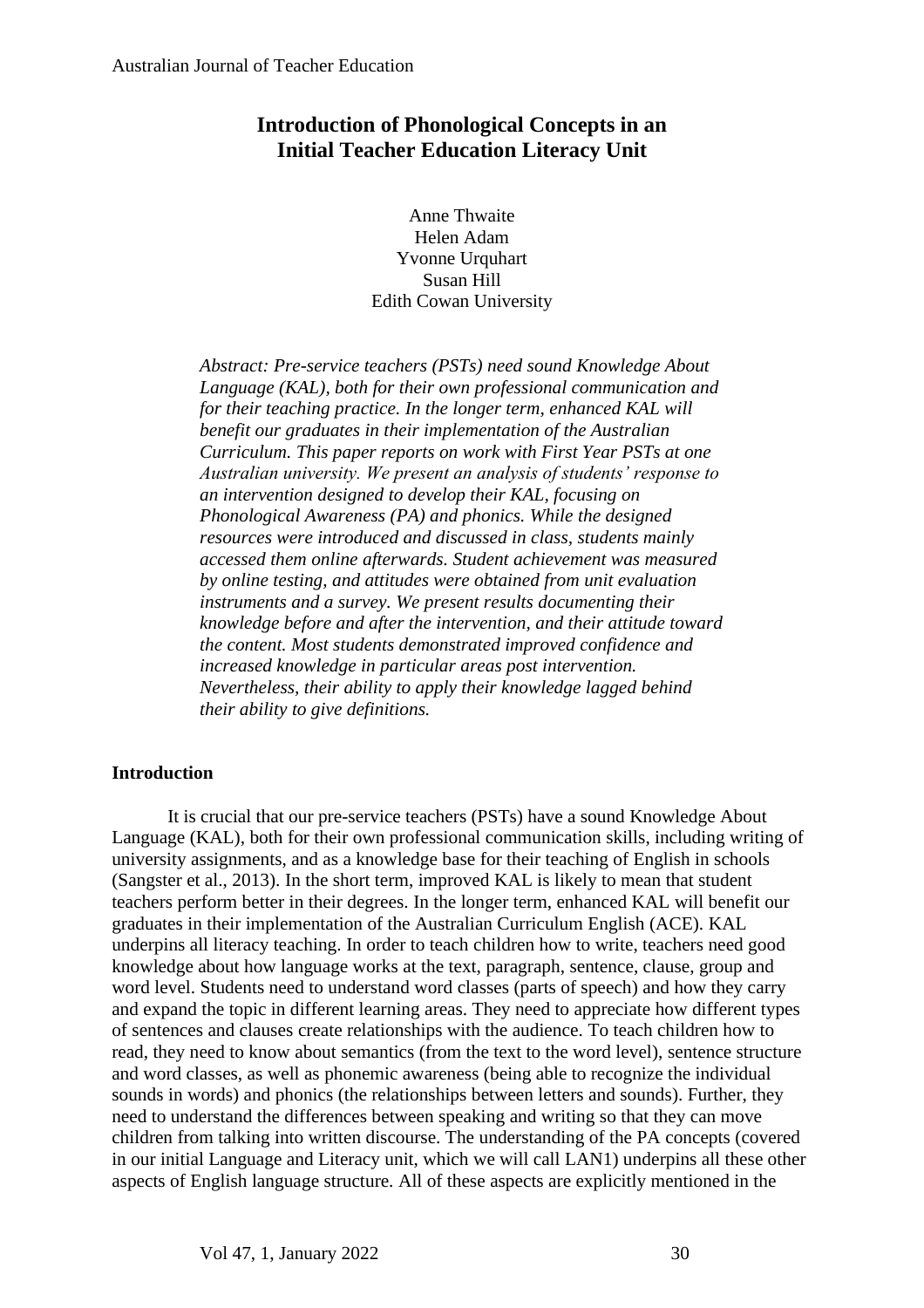ACE, especially in the Language strand, and are developed in later core LAN units that follow LAN1.

National accreditation bodies in Australia require Higher Education providers to prepare pre-service teachers to graduate with a set of high professional standards. As such, from 2017 all enrolling PSTs have been required to sit a national Literacy (and Numeracy) test, known as LANTITE, in order to register as teachers. In terms of the focus of this paper, it is vitally important that PSTs have a sound knowledge of the KAL needed for teaching children to read in particular; this has been an ongoing area of concern in the Australian education system.

Knowledge About Language, or KAL, has been defined by Harper and Rennie (2009) as:

*… a concept that relates to all aspects of linguistic form. It relates to knowledge about the sounds of a language, such as knowledge about the phonological and phonemic systems and how these systems relate to print (graphophonics), as well as to knowledge about the words of a language, word meanings (semantics) and the origins of words (etymologies). A major aspect of KAL … is knowledge about grammar … A further, but related, aspect of KAL is sociolinguistic knowledge, or knowledge about the different language varieties used in a speech community and their contexts of their use. (p. 23)*

While Harper and Rennie have offered a broad definition of KAL, many educational researchers are much narrower in their focus. For example, Purvis et al. (2016, p. 57) claim that, "many pre-service teachers in Australia have deficits in areas of literacy", referring to a lack of what they term 'metalinguistic knowledge' but which they in fact limit to "phonological awareness, morphological awareness and orthographic knowledge" (p. 55). Alternatively, as Honan et al. (2013) would argue, this very statement could present a deficit approach, failing to take into account pre-service teachers' sociolinguistic understandings and their vast knowledge of multiliteracies and digital literacies. Perhaps the answer lies somewhere in between these extremes. Whether a broad or a narrow view of KAL is adopted, there is no doubt among many educators and researchers that explicit understandings about language are necessary for PSTs, both for their own literacy development and in order to effectively teach their students.

There appears to be some evidence that shows that the metalinguistic knowledge of pre-service teachers (PSTs) in regard to language structure is generally low (e.g., Coltheart & Prior, 2007; Fielding-Barnsley, 2010). Coltheart and Prior (2007, p. 6) refer to "spelling and grammar", as well as phonemic awareness and phonics. However, some of this literature, especially that from a Learning Difficulties perspective, needs to be read with caution as it takes a very narrow view of what KAL is, that is, the authors do not state that it is only looking at part of KAL.

Research by Fielding-Barnsley (2010) makes it clear from its title that it is only concerned with phonemic awareness and phonics. However, for other writers the limitations of scope are not so obvious. For example, Bos et al. (2001) use "language structure" to mean PA and phonics only; Mahar and Richdale (2008) use it to mean phonology only, and they use the terms "linguistic knowledge" and "metalinguistic knowledge" to refer to phonics only, in spite of their paper being entitled, "Primary teachers' linguistic knowledge…". Another example of unusual lexis is "structured language terminology" (Mather et al., 2001, p. 476), which, again, refers to phonology and graphophonics only. Bostock and Boon (2012) mention "Pre-service teachers' … literacy competence" in their title but acknowledge that they assess, "a small subset of literacy skills" (p. 19). Tetley and Jones (2014) use the general terms "language concepts" and "knowledge about language" for what on closer examination is revealed to be limited to PA and phonics knowledge. Purvis et al. (2016) use "language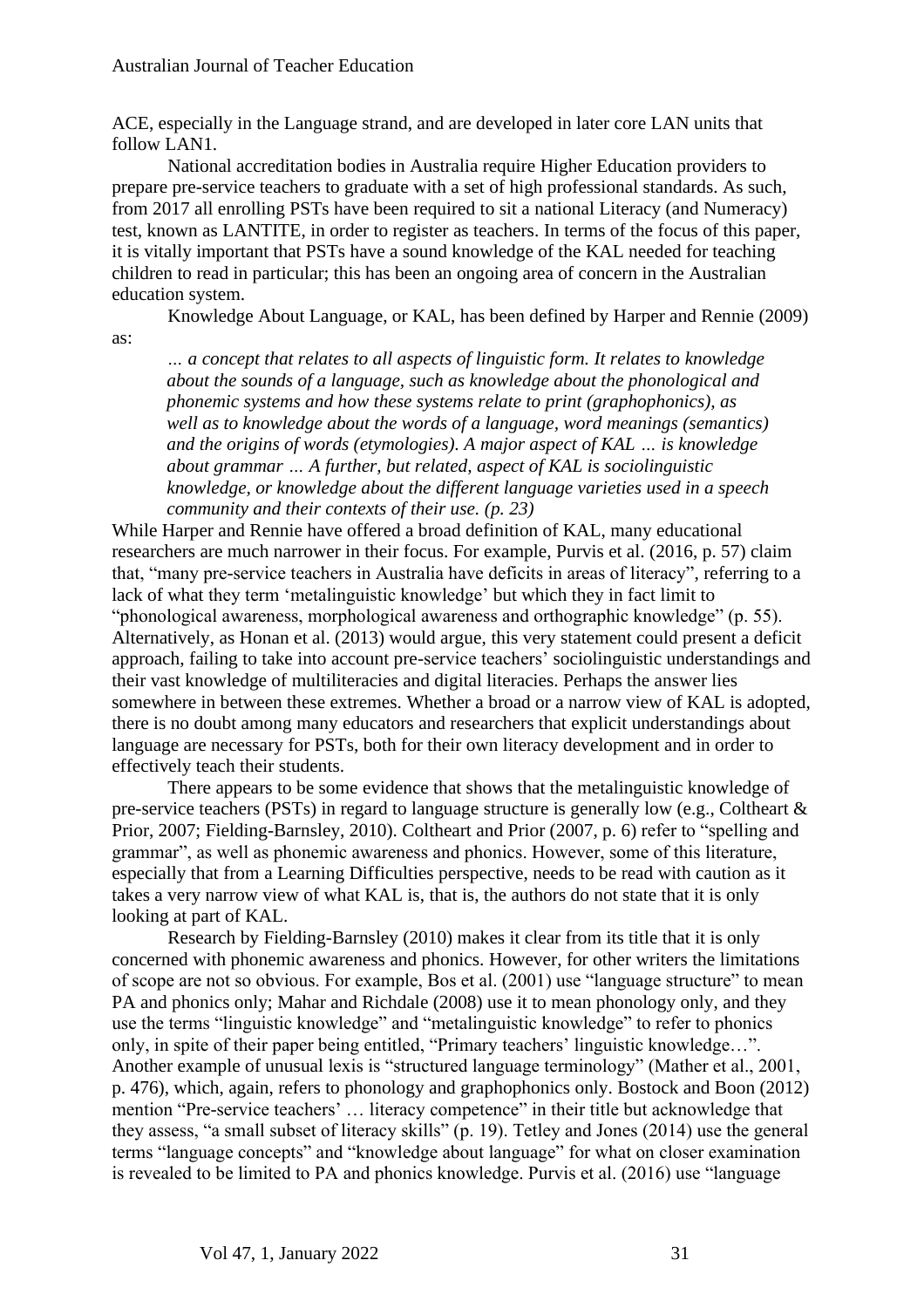structure" and "the constructs of the English language" to refer to PA, phonics and morphology only; and Washburn et al. (2016), citing Joshi et al. (2009), use the term "basic linguistic constructs" to refer to phonology and morphology only.

Keeping in mind that these studies focus on particular, low-level aspects of KAL (at the word level and below), the findings can be generalized to state the PSTs and teachers are usually found to be lacking in this knowledge. However, to conclude that they are lacking in "literacy competence" is arguably an over-generalisation and an indication that the findings of such studies should be treated with caution.

Studies investigating Australian pre-service teachers using a broader definition of KAL have found that the participants' knowledge was "fragmented and lacked depth", and most "did not feel adequately prepared to use their knowledge in future teaching" (Harper & Rennie, 2009, p. 22), as well as finding that beginning teachers and their senior colleagues identify a need for stronger preparation of personal literacy for new graduates (Louden et al., 2005). Moon (2014) finds that the personal literacy skills of PSTs who are preparing to be secondary teachers are gravely inadequate, in terms of their ability to spell and write grammatically correct sentences. While it is certainly possibly to write well without having explicit KAL, in student teachers the lack of KAL is a concern, as they will need to help develop their own students' writing and will need a metalanguage to do so.

In a recent overview of the field, Stephenson (2018) presents a systematic review of the research on the knowledge and skills of PSTs in Australia, which includes KAL. Of the fifteen peer-reviewed journal articles related to literacy, ten found PSTs' knowledge to be lacking in some way. In investigating students' perceptions of, or confidence in, their own knowledge and skills, Stephenson (2018, p. 131) examined 15 studies across a range of topics, including literacy. Only one study showed that PSTs underestimated their knowledge, while six reported that they over-estimated it. Five studies found higher confidence to be associated with more knowledge. Thus, it could be that the Dunning-Kruger effect (Kruger & Dunning, 1999) is in operation here: that PSTs "do not know what they don't know."

As well as PSTs, there is evidence that in-service teachers are lacking in KAL. Stark et al. (2016) take a broader view of language than many articles in the *Annals of Dyslexia*; their work investigates knowledge at the sentence and discourse levels, as well as PA, phonics and morphology, concluding that "teachers' content knowledge of basic linguistic constructs is limited and highly variable" (p. 39). Their questions on sentence structure and discourse, however, appear somewhat randomly selected and lacking in context. Similar to the studies of pre-service teachers, many studies, such as Carroll et al. (2012), are limited to looking at phonology and paint a negative picture. However, Tetley and Jones (2014) found that, overall, PSTs had better PA and phonics knowledge than subjects in some earlier studies of both in-service and pre-service teachers, indicating that there may be a change in progress, possibly influenced by recent changes in teacher education.

In the UK, Myhill et al. (2013), focusing on middle school teachers and the teaching of writing, demonstrated that teachers' implicit KAL is more developed than their knowledge of language as object. That is, teachers may not do well on decontextualized tests of KAL but are able to use the knowledge that they have in their practice. Myhill et al. (2013) argue for explicit knowledge about language, but stress that it needs to be able to be applied in context to discuss how texts make meaning. This has implications for the design of studies investigating teacher KAL. In order to investigate the depth of teacher understanding, it may be preferable to look at 'transference' of knowledge, as Fenwick et al. (2014) do in their study of primary PSTs at one Australian university; they found that, following a carefully designed program, students were able to transfer their knowledge of linguistics into tasks such as writing lesson plans. Joshi et al. (2009) claim that teacher educators in the USA lack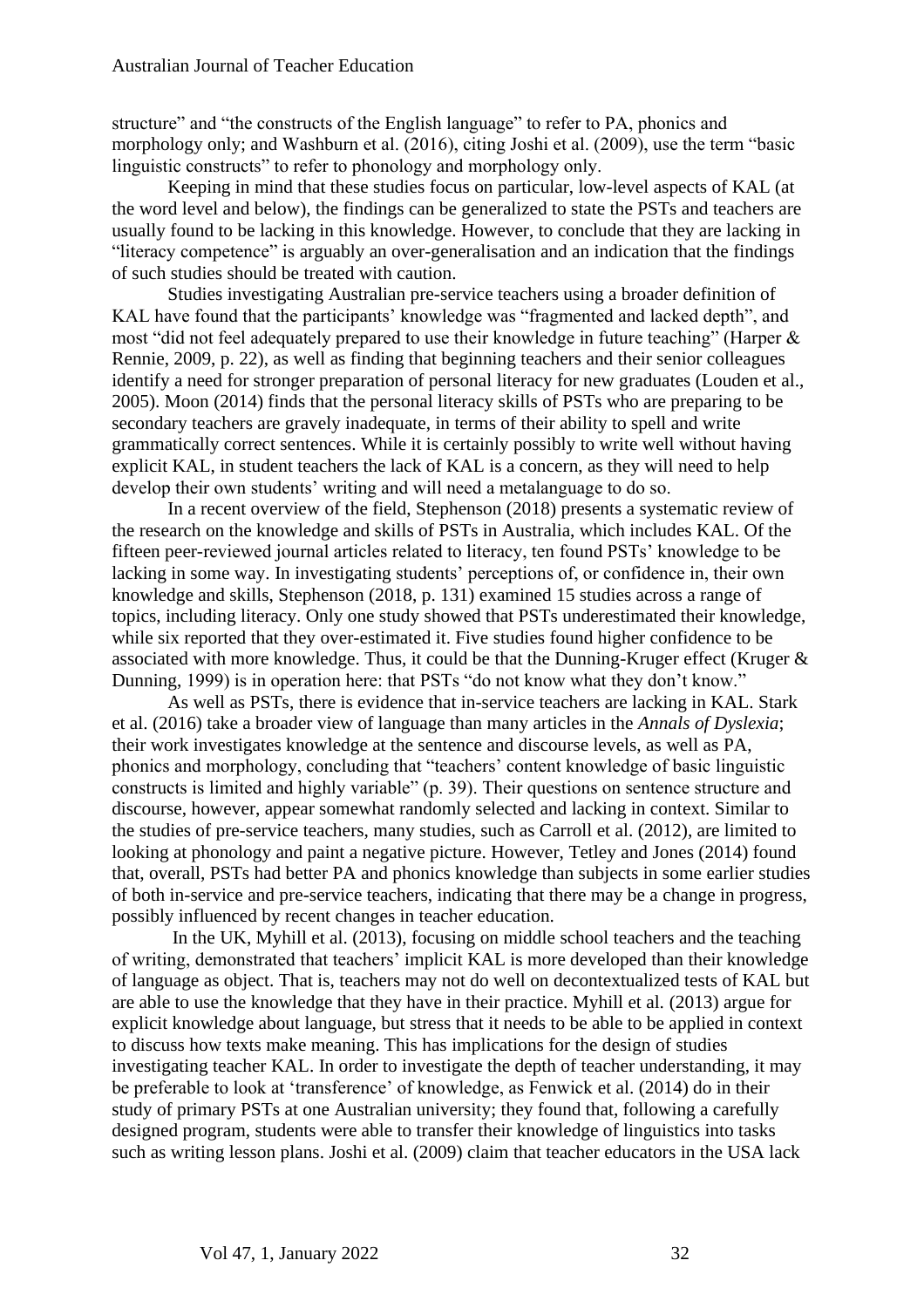KAL; however, literature on the topic of teacher educator KAL appears to be scant, and this would probably be a fruitful area for further investigation.

Some researchers have used problematic items in their tests of PA and phonics (Mahar & Richdale, 2008; Mather et al., 2001; Meehan & Hammond, 2006; Moats, 2009; Sayeski et al., 2017; Stark et al., 2016). Readers should take into account these problems when interpreting the reported results. Problematic areas include the authors' knowledge of dialect differences (Moats, 2009), diphthongs (Mahar & Richdale, 2008; Mather et al., 2001; Meehan & Hammond, 2006), schwa (Moats, 2009), spelling (Mahar & Richdale, 2008; Mather et al., 2001; Sayeski et al., 2017) and sentence structure (Stark et al., 2016). Some of these problems relate to issues with using instruments not designed for Australian English speakers. See Appendix 1 for details.

#### **Background**

The project reported here arose out of concerns that the PSTs in our Primary program did not have the KAL necessary to prepare them for their future occupations as teachers. The project was part of a wider study, "Student Literacy Needs and Support in the B.Ed. Primary" (2016-2020), approved by the University's Ethics Committee. The aim of the project was to investigate the needs of our students in terms of both their academic writing and their KAL for teaching, as well as trialling means of supporting these areas. It began in 2016 as a pilot study (Thwaite, 2016). In this small study one cohort of our First Year B.Ed. (Primary) students was surveyed about their views of their own KAL and whether they thought that they needed support in this area. Most students expressed confidence that their skills were sufficient for their university studies and did not consider that they needed help. A group of self-selected students who did indicate that they would like support was invited to take part in a short intervention where they participated in hands-on grammar activities. Feedback was positive but the numbers were too small to obtain any significant results.

Beginning in 2017, we commenced tracking students in a pilot study that surveyed and tested one cohort of students (Thwaite et al., 2017). This indicated that, in general, students who had strong KAL displayed a realistic perception of their own abilities; however, those with weaker KAL tended to be over-confident. As part of this project, we produced resources to support student KAL in the first three Language and Literacy units in the program, Yvonne Urquhart acting as our research assistant. Resources consisted of powerpoints and podcasts about various aspects of language, with associated quizzes. After the 2017 pilot, we refined our resources and instruments for the next iteration of the unit in 2018, reported upon here.

LAN1 is the first of four units focused on the teaching of English in Primary School. The unit examines spoken language and its importance as a foundation for both learning and teaching, as well as its vital role in stimulating the development of essential communication and thinking skills. Unit content covers aspects of spoken language, including language variation, register, the mode continuum, active listening, and phonological and phonemic awareness. In the unit PSTs are encouraged to consider the backgrounds of the students when selecting from a range of teaching and learning strategies to promote learning and thinking across the curriculum. On completion of this unit, PSTs progress to LAN2, which focuses on teaching English in the early years, followed by LAN3: Teaching English in the middle years and LAN4, which focusses on supporting children from EALD (English as an Additional Language or Dialect) backgrounds.

Historically, PSTs have found the first unit, LAN1, to be challenging and, in particular, have grappled with the understandings of KAL and the metalanguage of literacy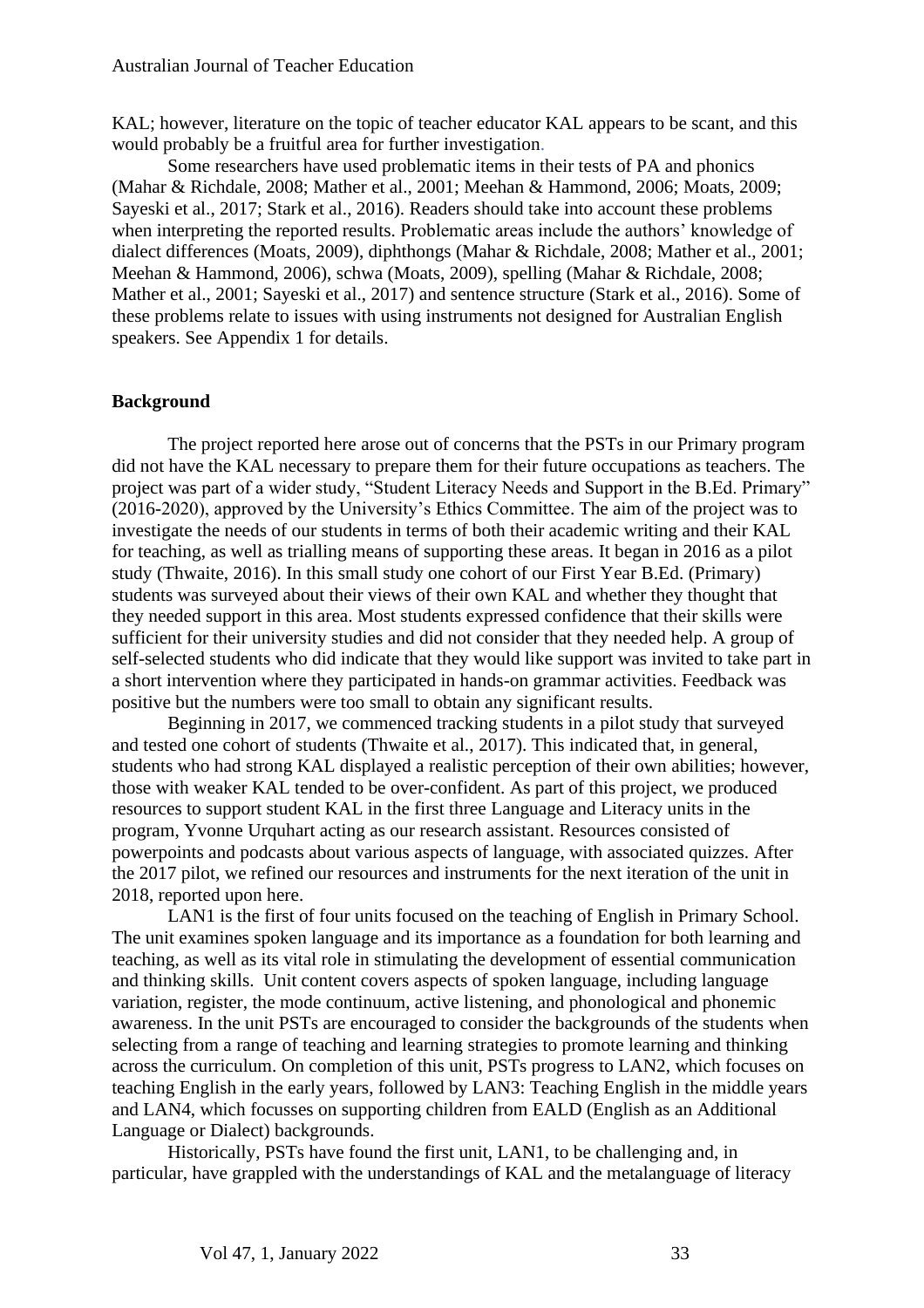and language learning. Student unit evaluations over several years showed a pattern of dissatisfaction and a perception of the unit as being irrelevant and confusing. This was part of the impetus for this project.

The current study aims to investigate the knowledge about, skills in and attitudes to KAL of one cohort of pre-service teachers. These students are in the first year of their degree and are undertaking the unit LAN1. The KAL project was implemented to address the gap in understanding of KAL and associated student dissatisfaction identified in previous versions of LAN1. Our primary research question was: "What was the effect of the inclusion of a KAL component in the LAN1 unit in 2018, in terms of the students' knowledge of, and attitudes to, basic phonological concepts?"

#### **Methods Research Design**

We present this as an observational case study of a particular cohort, including both qualitative and quantitative components. As the study took place as part of the ongoing running of a unit, the educational context could be seen as limiting what we were able to do; for example, an experimental design was certainly out of the question, and all designed-in experiences were conceived of as potentially beneficial to the students.

#### **Participants**

A unit licence was obtained and ethics approval granted to use deidentified data. In addition, all students were invited to participate in a follow-up survey and were recruited through invitation. All students enrolled in the unit were first sent an email advising them of the study and referring them to a podcast provided on the unit Blackboard site (the Learning Management System or LMS), entitled "KAL Information Video", which outlined the project and their involvement. Students were informed that the KAL component of the unit functioned as a support for them (as a diagnostic test so they could determine their own level of KAL knowledge on topics that would be covered in the unit, weekly podcasts and practice quizzes), and that the overall KAL knowledge from the unit would be assessed in a summative test at the end of the unit.

There was also a note in the Unit Plan and a Frequently Asked Questions (FAQs) sheet in the Assignment folder in the LMS, as well as a heading on the Discussion Board. The invitation was then repeated and extended in the first lecture and an information letter and consent form was provided; students were invited to sign and submit this. Online students were invited by email and through a live online session.

Individual student background data were not collected due to the limitations of the Ethics licence; nevertheless, we are able to say that typically our undergraduate cohorts contain approximately 15% bilingual students. These students may have had a greater underlying KAL than the monolingual students; however, the purpose of this paper is not to explore such differences but to focus on the cohort as a whole.

#### **Procedures** *Recruitment and Participation*

Consent forms were made available in lectures and tutorials for on campus students who were interested in participating to sign. Off campus students were recruited through the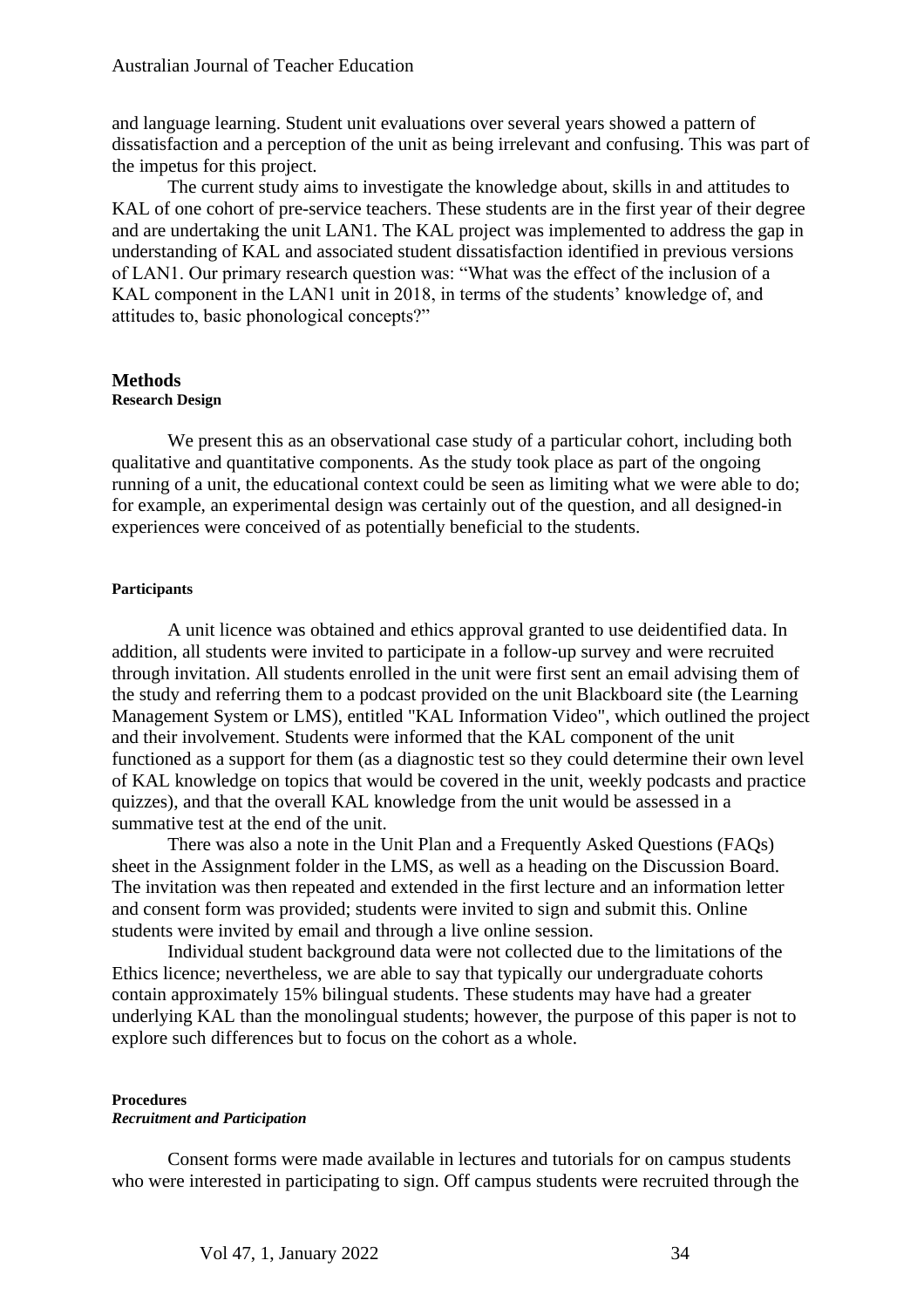LMS and those interested were emailed the consent form. The Coordinator of Primary Programs gave us permission to email the students through the LMS, and this was approved by the Ethics committee. Our survey was distributed by email and the university-wide survey (the Unit Teaching and Evaluation Instrument or UTEI) was distributed by the usual channels, that is, the university emailed all the students in the unit with a link to the survey. The smaller sample who did the final survey were a sample of convenience recruited from Helen Adam's class; they consisted of the students in the class who had originally signed the consent form for the project.

#### *Teaching Content and Delivery*

LAN1 was offered both on and off campus. Weekly topics consisted of Introduction, Language development, Children's speech, Talk across the curriculum, Language and Literacy, Selecting literature, Application to practice, Spoken language, Phonics and Unit review. Support for students' KAL learning was offered in the form of non-compulsory weekly podcasts and quizzes to test their understanding of the topics. The number of minutes for each podcast and the number of weekly quiz questions is shown in Table 1, while Table 2 focuses on Phonological Awareness in the First-Year unit, giving details of the main topics.

|                                                           | Podcast   | No. Weekly                | Topic                                                                                             |  |
|-----------------------------------------------------------|-----------|---------------------------|---------------------------------------------------------------------------------------------------|--|
| Week                                                      | (Minutes) | <b>Quiz Questions</b>     |                                                                                                   |  |
|                                                           | 9         | 10                        | Language variation in speaking and listening (Register)<br>(Derewianka & Jones, 2016, p. 5f)      |  |
| 2                                                         | 11        | 2                         | Active listening: before, during and after listening (not in the                                  |  |
|                                                           |           | $(14$ items $/ 13$ items) | 2018 Final Test)                                                                                  |  |
| 3                                                         | 15        | 13                        | Phonological Awareness (predominantly phonemic awareness)                                         |  |
| 4                                                         |           |                           |                                                                                                   |  |
| 5                                                         |           |                           |                                                                                                   |  |
| 6                                                         | 16        | 10                        | Moving from spoken to written language (including decoding<br>and encoding phonemes to graphemes) |  |
| 7                                                         | 5         | $(24$ items)              | Within word (including blends, digraphs, trigraphs)                                               |  |
| 8                                                         | 6         | 15                        | Apostrophes in contractions (some note of<br>pronouns/contractions)                               |  |
| 9                                                         | 9         | 20                        | Apostrophes/possession                                                                            |  |
| 10                                                        |           |                           | Online Exam: Final Test: a random selection of topics from the<br>KAL component                   |  |
| Table 1: Podcasts and quizzes used in the first-year unit |           |                           |                                                                                                   |  |
| Week                                                      | Topic     |                           |                                                                                                   |  |
| 3                                                         |           |                           | Phonological Awareness (predominantly phonemic awareness)                                         |  |

6 Moving from spoken to written language (including decoding and encoding phonemes to graphemes)

7 Within word (including blends, digraphs, trigraphs)

10 On-line Exam: Final Test- a random selection of topics from the KAL

**Table 2: LAN1260 KAL topics**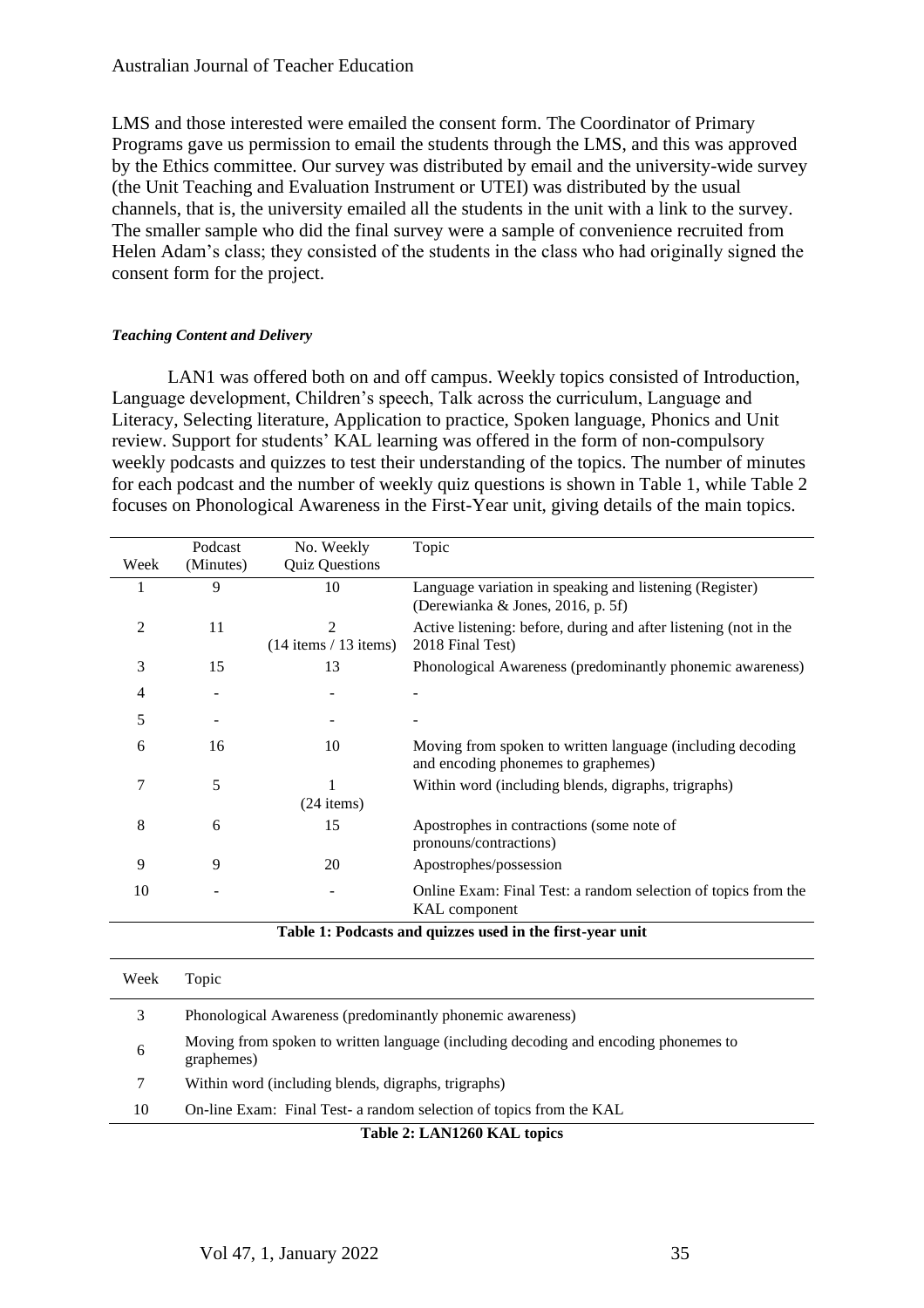#### **Instruments and Measures**  *Weekly Quizzes*

There were six weekly quizzes which students could do online in their own time. The quizzes were automatically marked online but the marks were solely to provide formative feedback to the students and did not contribute to their final grade.

#### *Diagnostic and Summative Assessments*

Students were informed about the assessments in class, in their Unit Plans and on the LMS. While for the students we used the terms, 'Pretest' and 'Final Test', these were, in fact, a simple diagnostic assessment and a more complex summative assessment, both completed online in the students' own time. The diagnostic assessment was to be taken at the beginning of the unit, was optional and did not attract any marks; it had 29 questions, of which 21 related to PA. The summative assessment was in Week 10 of the unit and was worth 10% of the students' total marks. For this assessment, there was a bank of 41 questions out of which each student had to answer 10. The summative assessment had to be attempted in one sitting and students were asked to complete it "on your own as if you were sitting in an exam room by undertaking the **online** test you are acknowledging that it is your own individual work" (Announcement on the LMS). Questions were selected randomly from a question bank so that if students did sit together they would be unlikely to encounter the same items.

For these two online assessments the questions covered the same topics, with, in general, several questions for each topic. However, although the diagnostic test was virtually identical in scope to the summative test, the questions were in a simpler format (i.e., more dichotomous questions, in the form of true/false statements), whereas the summative assessment was made up of questions that required students to show their understanding (e.g., "How many syllables in [this word]?", multiple choice to define terms). For example:

- The diagnostic test included many true/false questions, which the summative one did not.
- The summative test asked for definitions of terms and application of knowledge.
- For the graphophonics topic two of the questions asked the students to identify all the consonants and all the vowels but these were not asked for in the summative test. (These questions that focused on simply identifying the consonants and vowels were set in the diagnostic test to alert the students to this information and not really considered to be of high enough value to need to be tested again.)

This structure was chosen as the diagnostic test was predominantly to make the students aware of the topics (to set a mindset to begin considering the topics that would be addressed in the KAL component of the unit for the semester). The justification for the simpler questions in the diagnostic test, as compared to the summative one, was based on a concern to not overwhelm the students with their lack of knowledge before they had been taught the topics; i.e., the diagnostic test was set as more of a 'taster' for the topics that would be covered in the weekly KAL podcasts and quizzes. We were conscious that we did not want these first-year students faced with a sense of failure from this first assessment. The summative assessment was to ascertain the depth of their knowledge and learning based on the podcasts and quizzes throughout the unit. Therefore, the diagnostic and summative assessments covered the same concepts/topics, but the difficulty of question types did not equate.

Another reason for not including exactly the same questions in the diagnostic and summative assessments was that we did not want the students to simply remember the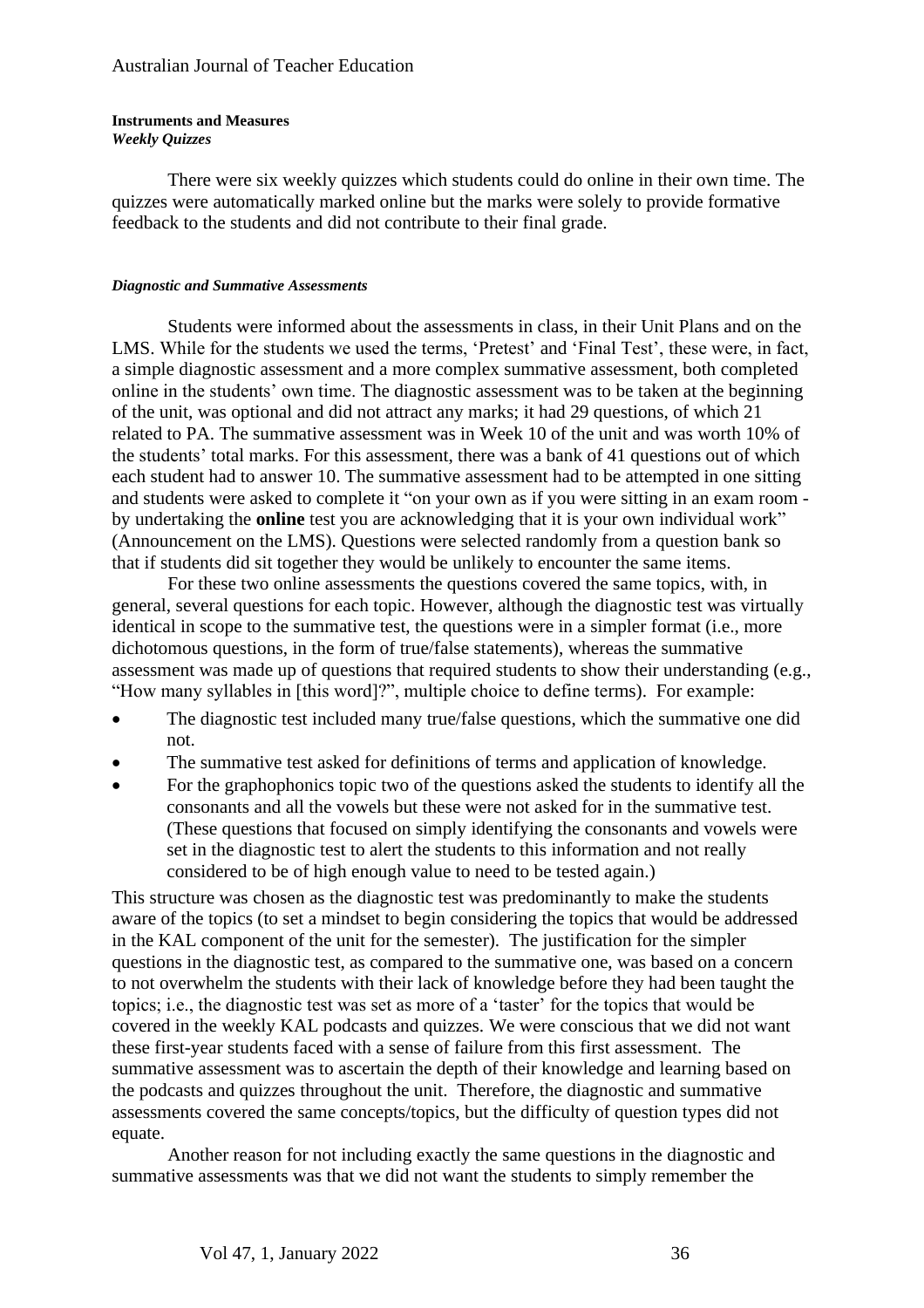answers and regurgitate them: we wanted them to have deeper understanding of the concepts of PA and phonics. Furthermore, immediately after completing the diagnostic assessment the students were given the answers (to give an indication of aspects of the topics that would form the foundation for their learning). The fact that students had been provided with the answers, and that the summative test was completed online (with students potentially having their notes available) was a further reason for not duplicating the questions.

Our analysis examined the results for both the diagnostic and the summative tests. Attempts for all weekly quizzes were also compared to the summative test, firstly with all students (including those who withdrew and did not attempt the final test), then with only students who attempted the final test. The average diagnostic test scores that related to the PA topics were added. The diagnostic and final test marks were compared as percentages. The final test was compared question by question as percentage correct. Where students did less well on the final test than the diagnostic their results were analysed again to identify possible explanations for this. In interpreting our analysis we kept in mind that the summative test was more difficult than the diagnostic one, which clearly would affect the results. Due to this fact and because our study was not an experiment pre- and post-test design, we clearly cannot perform quantitative measures such as tests of statistical significance on our data. Table 6 gives a list of questions for the summative test, along with overall results for each question.

#### *University-wide Surveys*

We compared student satisfaction as evaluated by the UTEI from previous years and those subsequent to the introduction of the KAL component. The UTEI is a university wide instrument that measures student satisfaction through eight items related to unit content and organisation. A Likert scale is used for student input on each item. A subsequent section allows for students to provide text responses on the following two questions: *What were the best aspects of the unit*? and *What changes would you suggest for this uni*t? The eighth item, which measures the students' overall satisfaction for the unit: "*I am satisfied with this unit (the unit met my expectations in most ways)",* is used to generate an overall satisfaction score which is compared with average scores from across the university. This study utilized the data from the overall satisfaction scores and from the two questions in the text response section.

First, overall unit satisfaction scores were considered for the three years prior to the introduction of the KAL component and for the two years in which the KAL component had been included. This allowed us to identify any changes following the inclusion of KAL. Second, the text responses from the year before the inclusion of the KAL component (2016) and the year of inclusion of the KAL component (2017) were analysed to identify the percentage of comments specifically related to KAL in both pre- and post KAL inclusion. The text responses were analysed by Helen Adam and Yvonne Urquhart using an inductive approach in which "frequent, dominant or significant themes inherent in raw data emerge from the application of a systematic analytical process" (Thomas, 2006, p. 238). Using Braun and Clarke's (2006) five stages of thematic analysis, the text responses were read and re-read, initial codes generated and emergent themes established. Through an interrater conference, the themes were reviewed and checked for fidelity; this revealed 100% agreement on the nature of the themes. Finally, each theme was carefully defined and named. In line with the framework of sociocultural theory, in which participants interpret and make sense of their experiences to capture their version of reality (Denzin & Lincoln, 2005), direct quotation of student comments was utilised with a goal of building "an in-depth picture of participants'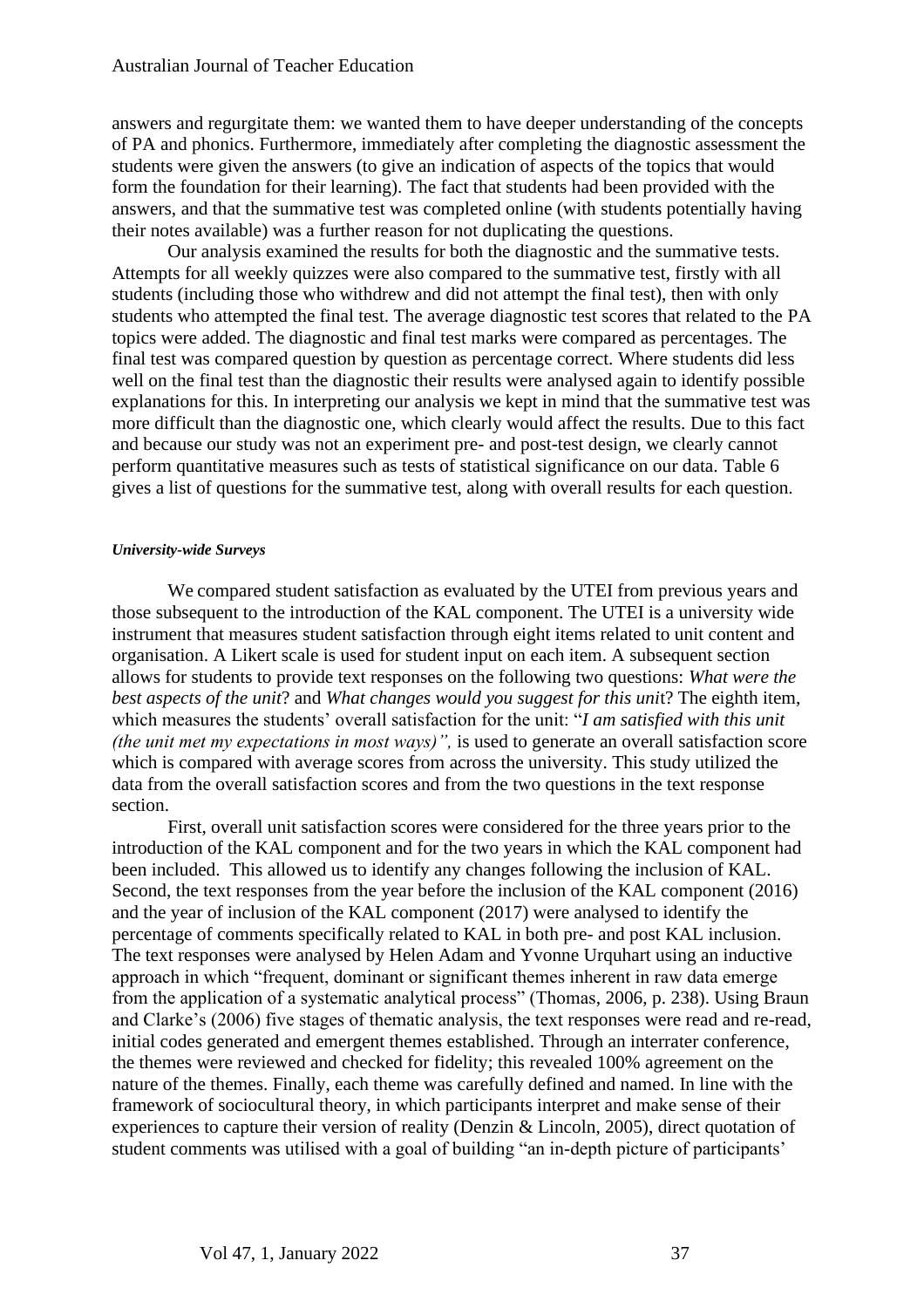understandings and responses" (Buchori & Dobinson, 2015, p. 73) and thus to authenticate the analysis.

To mitigate potential uncertainty about whether changes could be attributed to other reasons such as quality of teaching or unit content, the teaching team and the unit content and assessments remained the same across this project, with the addition of the KAL the only modification. All members of the teaching team had over ten years' experience in teaching undergraduate pre-service teachers.

#### *Follow-up Survey*

A group of students who had initially indicated their interest were given a follow-up survey to reflect on their learning. They provided written feedback about their attitudes and perceptions of the benefits of the KAL program. This was undertaken in 2019, after they had completed two further literacy education units. Please see Appendix 2 for a list of the survey questions. As this was a sample of convenience, based on the students Helen Adam could access in her class, only a very small number of students (five in total) responded. Due to the very low response rate, the results of the survey will not be presented here.

#### **Findings**

Data were obtained from 423 students enrolled in the unit in 2018: 76 off-campus (online) and 347 on-campus students. For the LAN1 unit much of the focus was on the students' understanding of Phonological Awareness (PA); therefore, we look at the data especially related to topics under this umbrella term. These include syllables, onset-rhyme, phonemes (consonants, vowels and diphthongs), as well as the process of manipulating phonemes. Test scores for the parts of the diagnostic test and summative tests that focussed on PA are discussed. We first deal with student attitudes and then with their achievement.

#### **Student Attitudes**  *Overall Attitudes to the Unit*

This section will provide results and identify findings relating to the student satisfaction scores and comments relating to KAL. The evidence from this study shows that following the addition of the KAL component of the course, student attitudes showed strong approval of and satisfaction with the KAL learning and increased overall satisfaction with the unit as a whole. Unit evaluations suggest that the KAL component is strengthening confidence and understanding of linguistic concepts. Table 3 shows the unit satisfaction scores for LAN1 from 2014 – 2018. The university average satisfaction scores are also shown; this score is a weighted mean with a potential maximum of 100 – the weighting takes into account the number of students in the unit. This evidence shows that prior to the introduction of the KAL component in 2017, the unit scored a maximum of only 35% of the university average. Following the inclusion of KAL, the change was considerable, with the score being 84% of the university average in 2017 and 94% in 2018.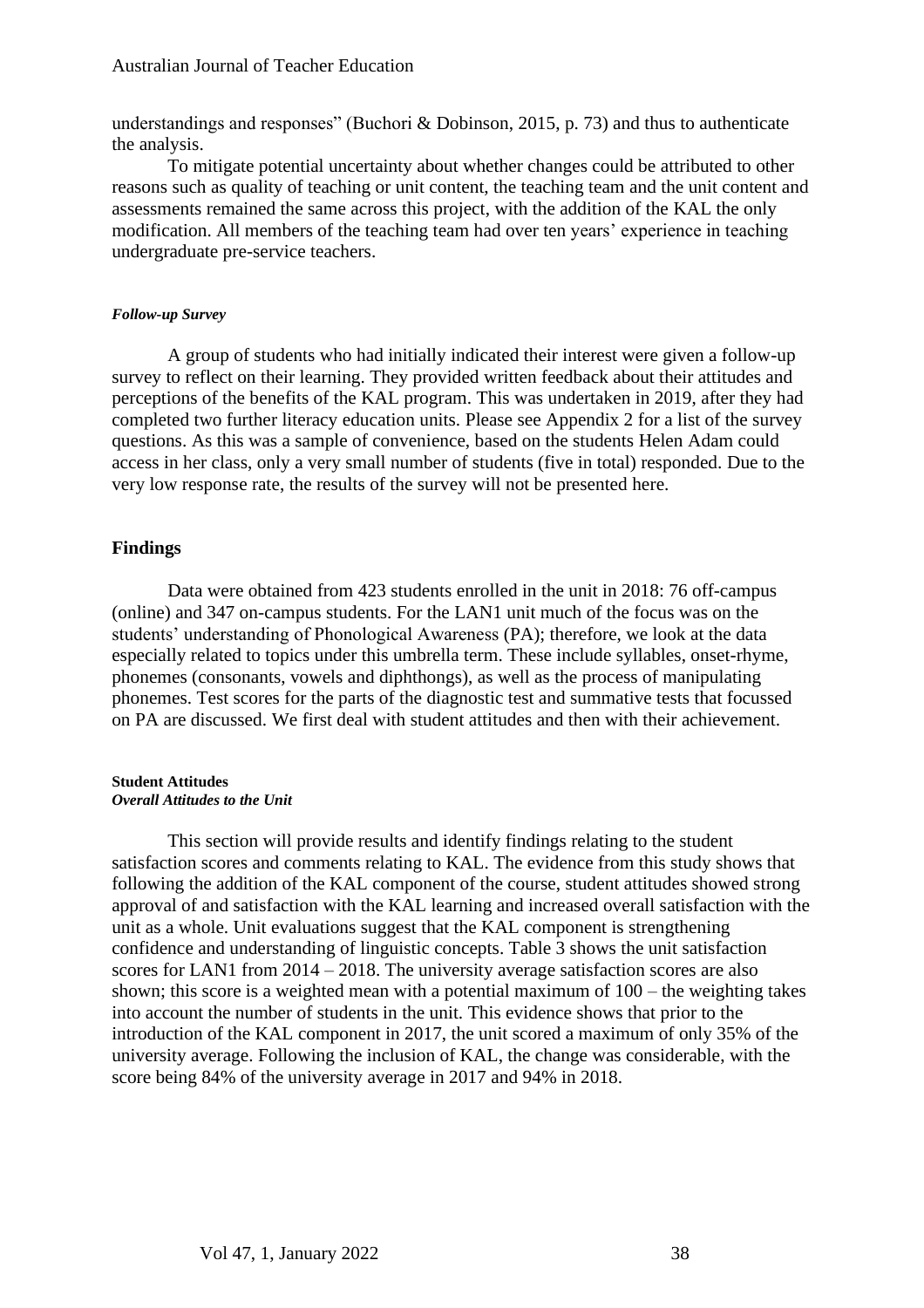|                          |      | Year |      |      |      |
|--------------------------|------|------|------|------|------|
|                          | 2014 | 2015 | 2016 | 2017 | 2018 |
| Unit score               |      |      |      | 41   | 47   |
| University average       | 48   | 49   | 51   | 49   | 50   |
| % of University average  | 35   | 22   | 33   | 84   | 94   |
| No. of student responses | 81   | 119  | 145  | 84   | 115  |
| Participation rate       | 18%  | 28%  | 37%  | 28%  | 32%  |

**Table 3: Unit evaluation scores in relation to the University average**

While the improvements against university scores are encouraging, the most important result shown through the comparison in Table 3 is that the unit satisfaction score rose dramatically by 24% in the first year of the inclusion of KAL (2017), and a further 6%, giving an overall increase of 30%, in the second year of KAL (2018), though it is important to note that based on student feedback from 2017, minor changes were made to quiz scoring processes for partially correct answers and this could have contributed to this increase.

Three themes emerged from the 2016 UTEI comments: confusion over concepts/language; overwhelmed; and lack of feedback. Another three, strongly contrasting, themes emerged from 2018: Practical application; KAL was enjoyable; KAL reinforced learning. The thematic analysis from the comments section of the UTEIs supports the finding that the increase in the satisfaction score is likely to have been due to the inclusion of the KAL component. These themes and typical student comments illustrating them are shown in Table 4. This evidence shows that the addition of the KAL component to the unit led to a noticeable improvement in student satisfaction with the unit and that this satisfaction was tied to the expressed belief by students that their learning was enriched and supported by the KAL component.

|                                             | 2016                                                                                                                                                                                                                |                            | 2018                                                                                                                                                                                                                                              |
|---------------------------------------------|---------------------------------------------------------------------------------------------------------------------------------------------------------------------------------------------------------------------|----------------------------|---------------------------------------------------------------------------------------------------------------------------------------------------------------------------------------------------------------------------------------------------|
| Theme                                       | Illustrating comment                                                                                                                                                                                                | Theme                      | <b>Illustrating comment</b>                                                                                                                                                                                                                       |
| Confusions over<br>concepts $/$<br>language | I felt confused throughout this<br>unit. Slow it down, explain it,<br>I've never heard of many of the<br>things introduced in this unit<br>before, therefore I need to learn it<br>and relate to it.                | Practical<br>application   | The online KAL quizzes also<br>helped improve my knowledge<br>which was extremely valuable for<br>our PRAC unit where I had to<br>apply spoken language<br>understandings daily.                                                                  |
| Overwhelmed                                 | I fully understand the pressure of<br>covering so much content but I<br>am exhausted decoding the<br>information. I Feel like an ESL<br>student who still needs to think<br>about the meaning of the words<br>said. | KAL was<br>enjoyable       | Question: What were the best<br>aspects of the unit?<br>Answer:<br>Watching the KAL videos and<br>learning more about sounds and<br>letters.                                                                                                      |
| Lack of<br>feedback                         | I had no idea how I was going<br>with this unit through the<br>semester, even just a weekly quiz<br>assessing knowledge would have<br>really helped to focus my study                                               | KAL reinforced<br>learning | Scaffolding understanding of<br>complex content.<br>I really enjoyed the KAL quizzes<br>as they helped me have a better<br>understanding of phonics for<br>example and they showed the<br>areas you needed to work on in<br>your spoken language. |

**Table 4: Themes and illustrating comments from UTEI evaluations before and after introduction of KAL**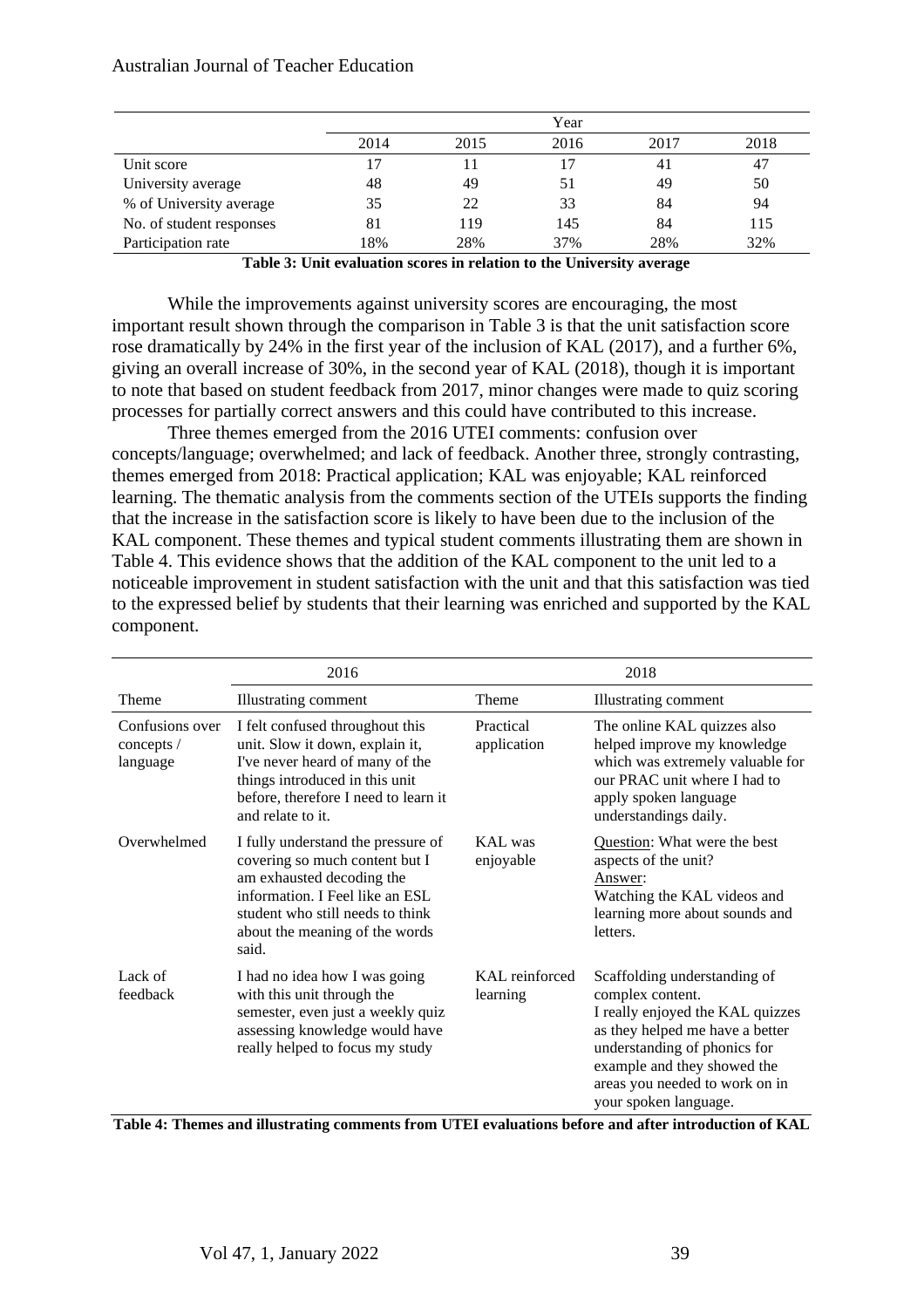#### **Student Achievement** *Weekly Quizzes*

Although it did not count towards their final mark, students' participation rates in the six weekly quizzes are shown here. The most common number of quizzes attempted, for both on- (38% of students) and off campus students (47%), was five. The majority of on campus students (51%) completed between three and five quizzes. The majority of off-campus students (58%) completed between three and five quizzes. Of the on campus students, 244/347 (70%) completed at least one quiz. For the off campus students, the figure was 55/76  $(72\%)$ .

#### *Diagnostic and Summative Assessments*

Results of the initial diagnostic test and the summative test in the unit LAN1 (on and off campus) are shown in Table 5. 293 students completed the diagnostic assessment and 352 completed the summative assessment. For the diagnostic assessment, the participation rate was 244/347 (70%) for on campus students and 49/76 (64%) for off campus students. For the summative assessment, which contributed to the final mark, the rate was 298/347 (86%) on campus and 54/76 (71%) off campus. In total, 79% of students achieved a higher final test score than diagnostic score. Although the tests were not identical, the average score for each topic gives an indication of where student knowledge may have improved.

Table 5 shows data for the main topics included in the tests; in general, there were several questions for each topic. Results show that, generally, there was improvement from the diagnostic to the summative test, with some topics showing marked improvement. Examining the results for PA topics only, it can be seen that the students improved their average marks from the first to the last test. Additionally, in the Final Test students generally achieved better marks in identifying the definitions for the PA and phonics terminology than they did in the application of these understandings. This can be seen in:

- Rhyme, where for the definition the average was  $10/10$  but application was  $9.5/10$ ;
- Phonemes, where the average for the definition was 8.7/10 but the application average 5.9/10;
- Digraphs, where the definitions scored an average of 8.8/10 but the application scored an average of 3.2/10;
- Trigraphs, where the definition was an average of 10/10 but the application resulted in 5.5/10;
- Adjacent Consonants (Blends), where the average for the definition was 6.6/10 but the application 4.9/10.

|                        | Average score   |                   |  |  |
|------------------------|-----------------|-------------------|--|--|
| Topic                  | Pre-test $(10)$ | Final test $(10)$ |  |  |
| Phonological Awareness | 4.5             | 6.9               |  |  |
| Rhyme                  | 9.7             | 9.4               |  |  |
| Syllables              | 8.9             | 9.8               |  |  |
| Onset-rime             | 4.1             | 8.1               |  |  |
| <b>Phonemes</b>        | 5.9             | 6.6               |  |  |
| Graphophonics          | 8.2             |                   |  |  |

**Table 5: Results (average scores) for the phonological awareness and graphophonics tests**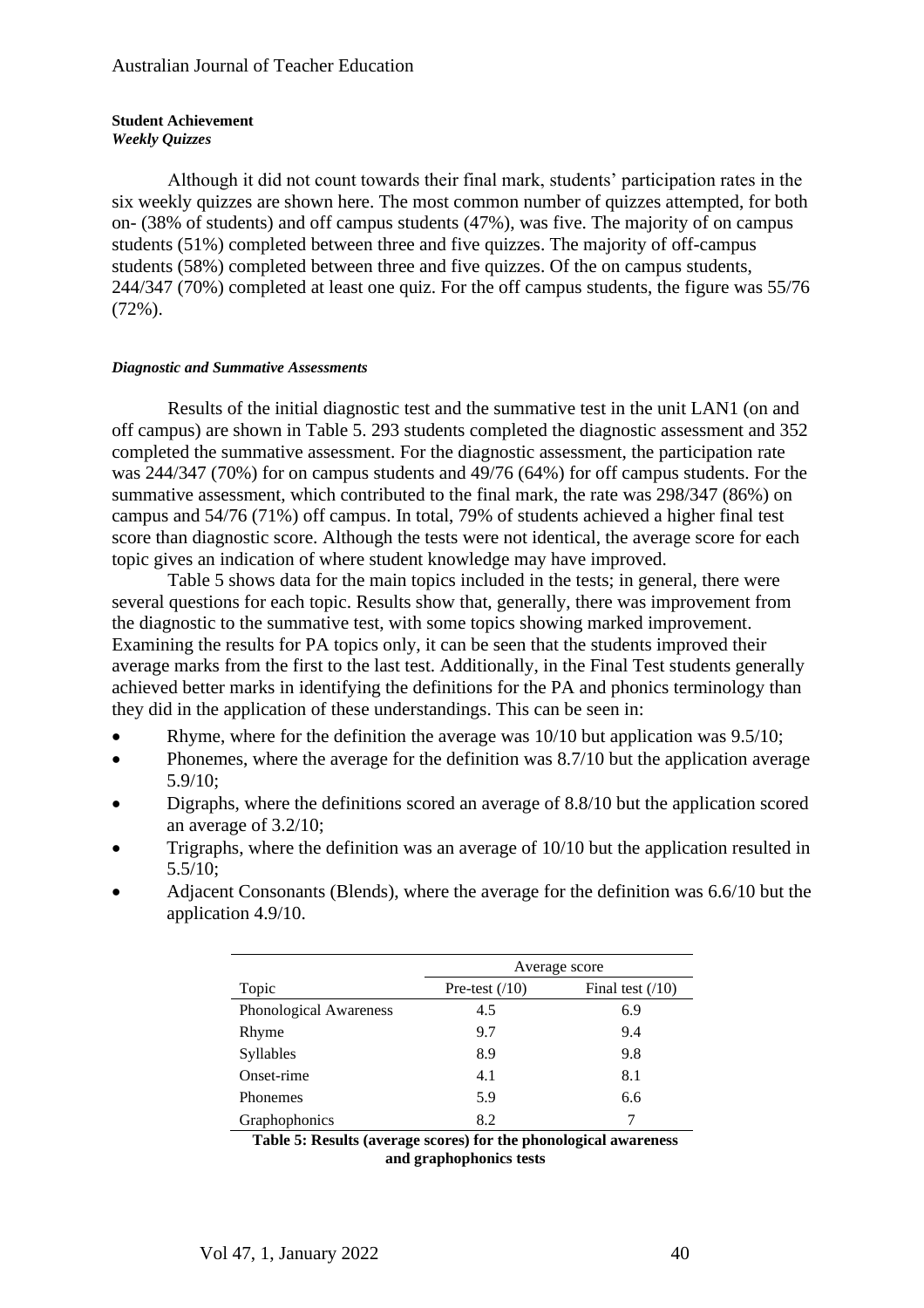The only anomaly to this was in Syllables, where the definition scored an average of 9.6/10 but the application scored an average of 9.9/10. When choosing overall definitions for PA, Phonics, Phonemic Awareness and Alphabetic Principle, the students had an average of 7.4/10 correct. For Word Awareness, the definition was 7.5/10 but application was 2.4/10. Overall, results show that, apart from Syllables, which are hard to define but easy to identify, students still struggled in applying their KAL.

Table 6 shows student results for each of the final test questions, ranked from lowest to highest percentage of correct answers. Note that in some of the questions students were able to listen to the relevant items. Question stems only are presented here. The number of students answering each question differs, as questions were randomly allocated.

| Question |                                                                                                            | Total students<br>(N) | Answered<br>correctly $(N)$ | Answered<br>correctly (%) |
|----------|------------------------------------------------------------------------------------------------------------|-----------------------|-----------------------------|---------------------------|
| 1.       | Choose all examples of vowel/consonant digraphs.                                                           | 131                   | 20                          | 15.3                      |
| 2.       | Using phoneme manipulation what is the new word?                                                           | 132                   | 26                          | 19.7                      |
| 3.       | Using phoneme manipulation what is the new word?                                                           | 132                   | 29                          | 22.0                      |
| 4.       | Listen to the sentence and give the answer based on your                                                   | 142                   | 36                          | 25.4                      |
| 5.       | Choose all examples of vowel digraphs.                                                                     | 136                   | 45                          | 33.1                      |
| 6.       | Choose all examples of adjacent consonants.                                                                | 137                   | 53                          | 38.7                      |
| 7.       | Choose all examples of consonant digraphs.                                                                 | 149                   | 58                          | 38.9                      |
| 8.       | Children have an understanding of alphabetic principle<br>when they:                                       | 138                   | 54                          | 39.1                      |
| 9.       | How many phonemes in this word? (elephant)                                                                 | 128                   | 52                          | 40.6                      |
|          | 10. How many phonemes in this word? (enormous)                                                             | 145                   | 72                          | 49.7                      |
|          | 11. Choose all examples of trigraphs.                                                                      | 136                   | 74                          | 54.4                      |
|          | 12. Choose the correct example of apostrophe use.                                                          | 128                   | 70                          | 54.7                      |
|          | 13. Adjacent consonants are:                                                                               | 140                   | 82                          | 58.6                      |
|          | 14. Choose the example where the apostrophe is used correctly.                                             | 128                   | 78                          | 60.9                      |
|          | 15. The register in a spoken text is:                                                                      | 129                   | 87                          | 67.4                      |
|          | 16. Word Awareness is:                                                                                     | 131                   | 94                          | 71.8                      |
|          | 17. Phonics is:                                                                                            | 130                   | 96                          | 73.8                      |
|          | 18. Spelling is part of:                                                                                   | 141                   | 105                         | 74.5                      |
|          | 19. Based on onset-rime which part of the word "zip" is the<br>rime:                                       | 141                   | 107                         | 75.9                      |
|          | 20. Phoneme Blending is:                                                                                   | 126                   | 102                         | 81.0                      |
|          | 21. Orally playing matching games with words like fox /socks<br>and high/fly would help children focus on: | 125                   | 103                         | 82.4                      |
|          | 22. Children with word awareness can:                                                                      | 135                   | 113                         | 83.7                      |
|          | 23. A vowel digraph is:                                                                                    | 142                   | 120                         | 84.5                      |
|          | 24. Encoding is:                                                                                           | 137                   | 116                         | 84.7                      |
|          | 25. Which word has the same initial phoneme?                                                               | 132                   | 112                         | 84.8                      |
|          | 26. The tenor in a spoken text is:                                                                         | 123                   | 106                         | 86.2                      |
|          | 27. Which word has the same middle phoneme?                                                                | 140                   | 121                         | 86.4                      |
|          | 28. Decoding is:                                                                                           | 135                   | 118                         | 87.4                      |
|          | 29. Phonological awareness is:                                                                             | 137                   | 120                         | 87.6                      |
|          | 30. A consonant digraph is:                                                                                | 132                   | 116                         | 87.9                      |
|          | 31. Phonemic awareness is:                                                                                 | 152                   | 134                         | 88.2                      |
|          | 32. Children have an understanding of graphophonic<br>knowledge when they:                                 | 146                   | 129                         | 88.4                      |
|          | 33. A grapheme is:                                                                                         | 146                   | 130                         | 89.0                      |
|          | 34. A phoneme is:                                                                                          | 142                   | 127                         | 89.4                      |
|          | 35. Which word has the same final phoneme?                                                                 | 146                   | 131                         | 89.7                      |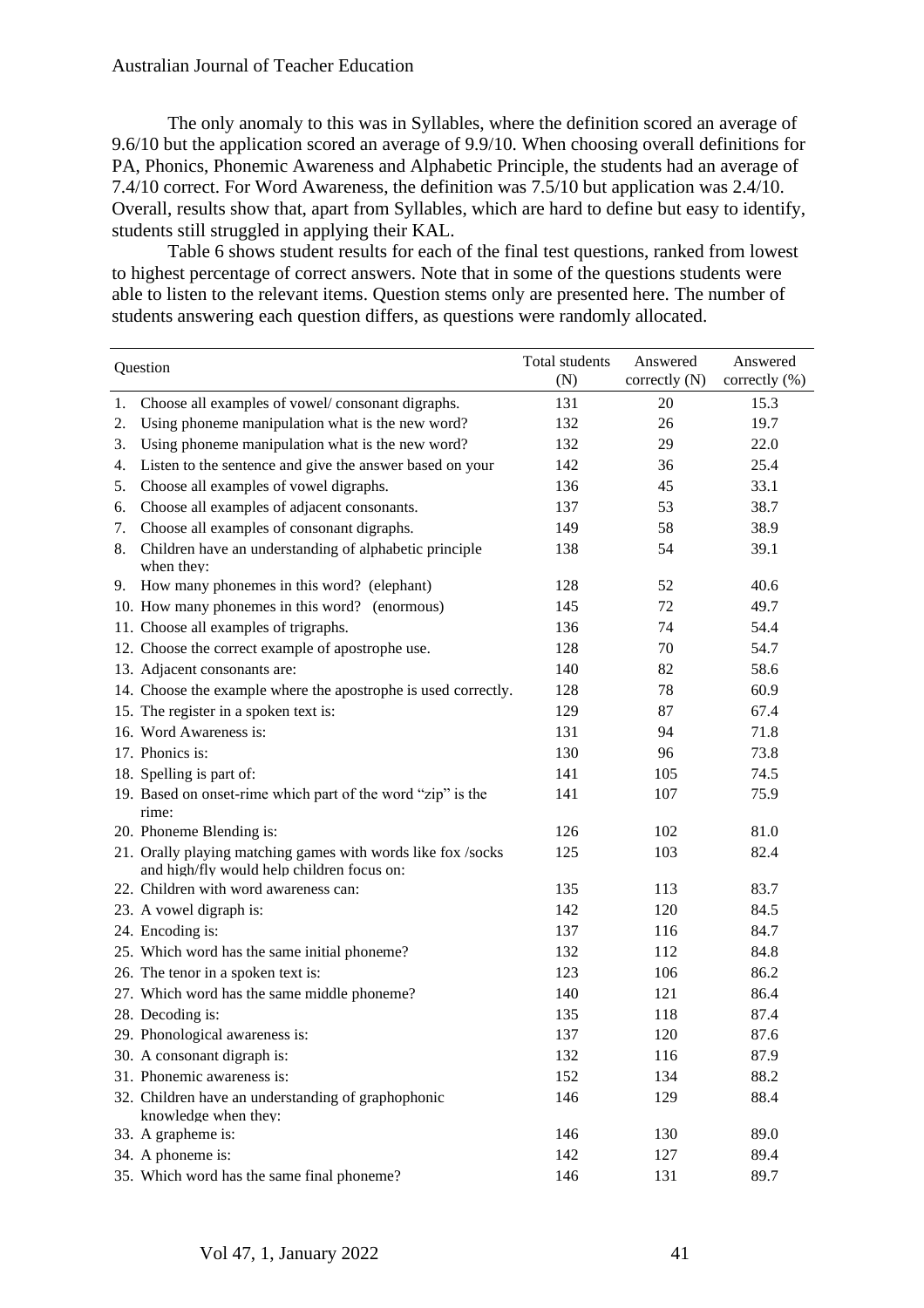| Question                                                              | Total students<br>(N) | Answered<br>correctly $(N)$ | Answered<br>correctly $(\%)$ |
|-----------------------------------------------------------------------|-----------------------|-----------------------------|------------------------------|
| 36. A vowel/consonant digraph is:                                     | 129                   | 116                         | 89.9                         |
| 37. Based on onset-rime which part of the word "ban" is the<br>onset: | 125                   | 114                         | 91.2                         |
| 38. A contraction uses an apostrophe because:                         | 139                   | 127                         | 91.4                         |
| 39. The mode in a spoken text is:                                     | 142                   | 131                         | 92.3                         |
| 40. What is the new word?                                             | 133                   | 124                         | 93.2                         |
| 41. Phoneme segmenting is:                                            | 138                   | 130                         | 94.2                         |
| 42. How many syllables in this word? (nonsensical)                    | 121                   | 116                         | 95.9                         |
| 43. Match these rhyming words                                         | 132                   | 127                         | 96.2                         |
| 44. A syllable is:                                                    | 131                   | 126                         | 96.2                         |
| 45. The field in a spoken text is:                                    | 130                   | 126                         | 96.9                         |
| 46. Write the correct contraction for will not.                       | 152                   | 148                         | 97.4                         |
| 47. Match what you hear with the correct term                         | 127                   | 125                         | 98.4                         |
| 48. Write the correct contraction for you are.                        | 127                   | 125                         | 98.4                         |
| 49. A trigraph is:                                                    | 138                   | 136                         | 98.6                         |
| 50. How many syllables in this word? (multifunctional)                | 148                   | 146                         | 98.6                         |
| 51. What two words make the contraction didn't.                       | 125                   | 124                         | 99.2                         |
| 52. Rhyme is:                                                         | 153                   | 152                         | 99.3                         |
| Range                                                                 | $121 - 153$           | $20 - 152$                  | $15.3 - 99.3%$               |

**Table 6: Results for each question in the final test**

The diagnostic test was easier overall than the final test because, as explained above, many of the diagnostic questions were true/false, whereas the final test asked for definitions of terms and application of knowledge. However, while this difference needs to be acknowledged, in all the areas where the students were tested in both the diagnostic and final test there is improvement in the final test in their performance on the phonology and phonics topics.

#### **Discussion Student Attitudes**

The increase in student satisfaction for the unit can likely be attributed to the KAL inclusion. The consistency of using the same teaching team and unit content other than KAL leads us to this conclusion. Following the completion of the diagnostic test, it was clear that PSTs were in fact lacking in several areas of literacy and metalinguistic knowledge, as also found by Purvis et al. (2016) and by others (e.g., Coltheart & Prior, 2007; Fielding-Barnsley, 2010). We need to keep in mind the narrow focus of our study, which excluded multiliteracies and digital literacies, and also that, as was stressed to the students, they were not expected to know this content on arrival at university. Practice quizzes each week served as a form of formative assessment which, as argued by Yorke (2003), "is vitally important to student learning" (p. 477).

## **Student Achievement**

While we share the concerns of Moon (2014) about the KAL of pre-service teachers and keeping in mind that this was not an experimental study with a pre- and post-test so the results need to be interpreted with caution, our work shows that a small-scale intervention can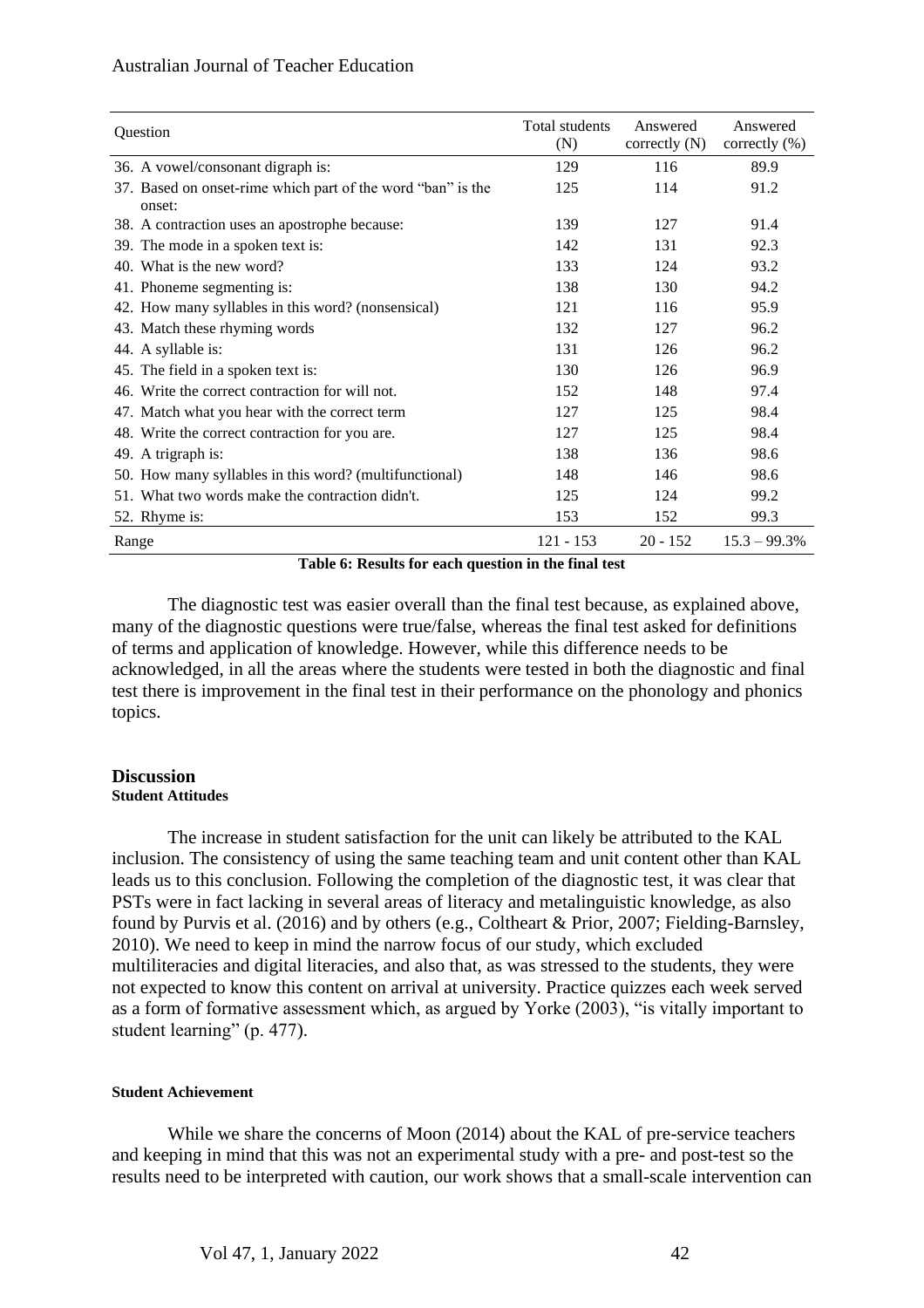improve student KAL in the areas of PA and phonic knowledge. This result was consistent for both on- and off-campus students in 2018. It was also consistent with our previous study of the KAL of a similar cohort of students (Thwaite, 2008). However, it does contradict the findings of Moats (2009, 2014, 2019), who advocates a much more teacher-centered and lengthy exposure to these topics, rather than the contextualized approach described here. Moats (2019) claims that teachers need at least 16 hours' instruction in these topics:

*Teachers … need at least six to ten hours of instruction and practice to learn the English phonemes, to accurately segment English words, and to understand more advanced ideas such as co-articulation and allophonic variation. We need at least another ten hours of coursework to educate teachers about English orthography and how to teach it. (p. 57)*

The length of the intervention is a very important consideration as, while the knowledge focused upon here is crucial for PSTs, it is necessary but not sufficient for them in their development as literacy teachers. The phonological knowledge discussed here is only one of the Four Resources needed for effective reading (Luke & Freebody, 1999), which our PSTs need to be familiar with before they exit our program at graduate level.

While the figures indicate that 21% of the students did less well in the summative test than the diagnostic, there were patterns that indicated other factors may have contributed to this. First, some did not attempt the weekly quizzes to support their KAL learning; some had lower than average time spent overall on Blackboard for this unit; and several of these students did not complete all assessments in the unit and thus did not complete all unit requirements. These factors seem to suggest a drop off in participation of these students in unit learning as the unit progressed. So, for the proportion of students whose performance deteriorated between the diagnostic and summative tests, in general we can offer a reasonable explanation for this negative result.

Our findings suggested that students seemed to be better at defining rather than applying the phonological concepts. This is of concern, as PSTs will be largely making use of application rather than definition in their teaching practice; they need to understand what the concepts are but, more importantly, they need to use them meaningfully in their work as teachers. As Fenwick et al. (2014) state, "Teacher education is effective when pre-service teachers are able to transfer knowledge from content areas to practice" (p. 82). Our finding that PSTs appeared better at definition than application contradicts that of Myhill et al. (2013), who showed that teachers did not do well on decontextualized tests of KAL but were able to use their implicit knowledge in their teaching practice. Thwaite (2015) also showed that a cohort of PSTs similar to the ones we examined here were able to link their emerging KAL to their practice. The difference in the findings may be due to the different characteristics and contexts of the various cohorts. The nature of the online testing situation also needs to be taken into account as a limitation of our study, as it is possible that students could have referred to their notes during testing, even though they were instructed not to do so.

#### **Relationship between Student Confidence and Achievement**

Overall, this study found that the KAL component appeared to not only improve PSTs' confidence and understanding towards KAL itself but also had a flow on effect to the unit as a whole. PSTs clearly believed that the knowledge gained about KAL was applicable to their work as teachers and this extended to wider confidence in literacy teaching and learning. This finding supports evidence from the Australian Survey of Student Engagement (AUSSE) (Coates, 2010), which found that "when students achieve positive outcomes in the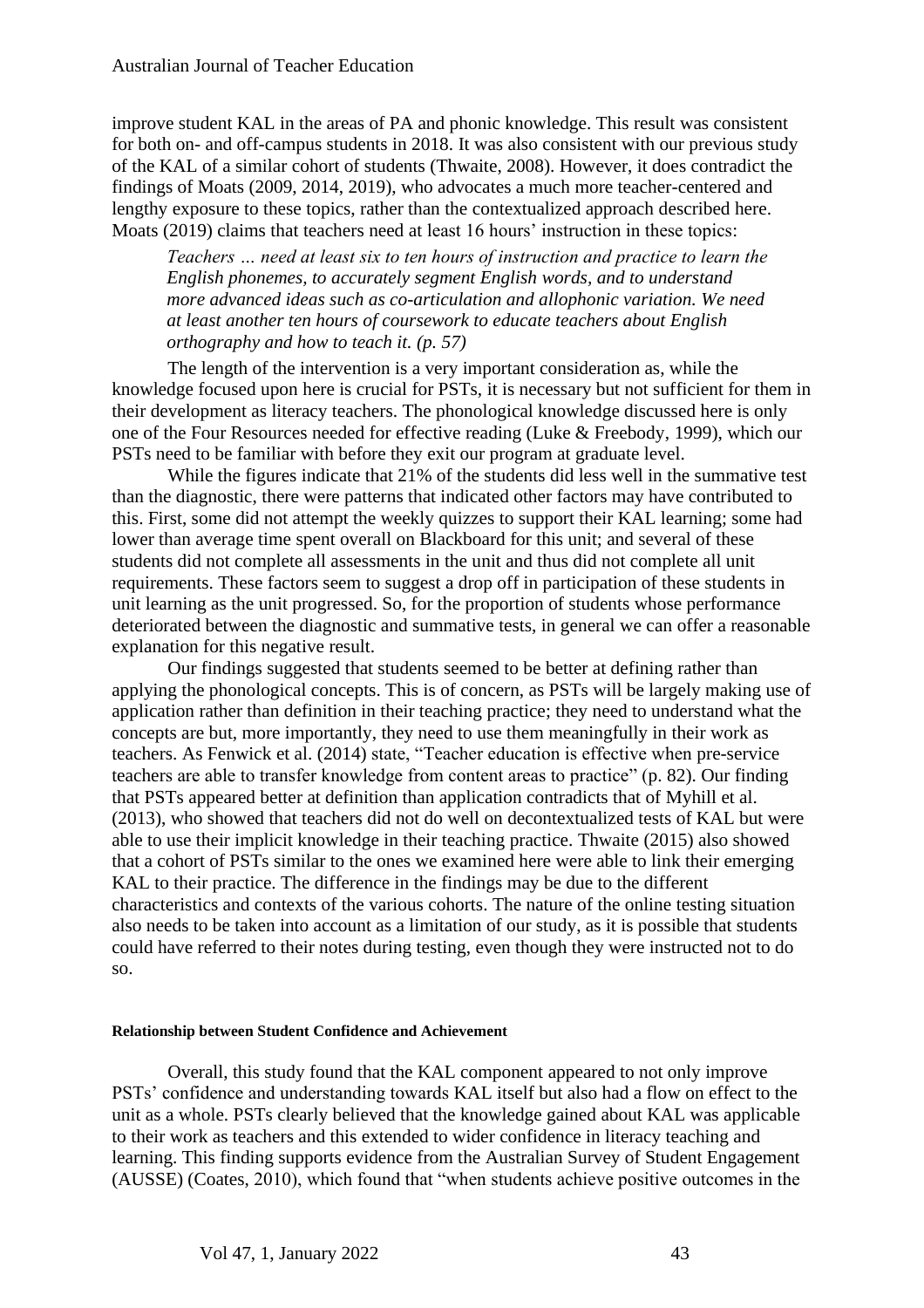first year (of university study), this is likely to reinforce their commitment to university" (p. 11). In addition, our results support another AUSSE finding, i.e., to improve retention of first year university students it is important to pay more attention to supporting their basic study skills and to simultaneously challenge them intellectually. It could be argued that the KAL component has had both these benefits for the cohort studied.

### **Conclusions**

We carried out this study investigating the phonological KAL of one cohort of B.Ed. Primary students as we were concerned that our PSTs may not have sufficient KAL to implement the Australian Curriculum English, in particular the Language component. We wanted to help them develop their KAL in a way that was compatible with the larger aims of their first year Language and Literacy unit. We also wished to examine how effective our intervention might be, while keeping in mind that all activities with the students needed to be pedagogically sound; we were concerned to avoid drilling and excessive testing.

Our study showed that it is possible that a small-scale intervention can lead to improved attitudes and higher confidence about KAL for PSTs. It further demonstrates that PSTs can see the value of this type of knowledge for their own academic capacity, their future teaching and the learning outcomes of their future students. Of importance is that these participants overwhelmingly considered the KAL to be an essential component of their learning and success in the unit and, later still, in the whole course. We also showed that the PSTs appeared to gain in their understanding of what the phonological components were, although they were not necessarily able to apply this knowledge successfully.

This was a small-scale study within one institution and was subject to the limitations of the context. As Stephenson (2018, p. 131) rightly points out, there is a need for more, larger-scale studies of this kind across Australian universities. Another limitation is that the scope of the study in terms of KAL was quite restricted, with a focus only on PA and phonics. We did not examine PSTs' knowledge of grammar, let alone their wide grasp of multiliteracies and digital literacies (Honan et al., 2013), which we know from experience exists. We also acknowledge that the intervention described in the study was part of a teaching-learning experience, where students' involvement in engaging learning activities was at the top of our agenda; it was not an experimental study with a pre- and post-test.

In future we would like to pay more attention to systematically building up KAL over our whole program, giving students many opportunities to apply their KAL in context. However, it is encouraging that an intervention such as the one reported here can be seen as showing positive results in terms of both student achievement and attitude, and we are committed to continuing our efforts in this area, contextualizing KAL in our wider literacy programs so that it is relevant and meaningful to our students.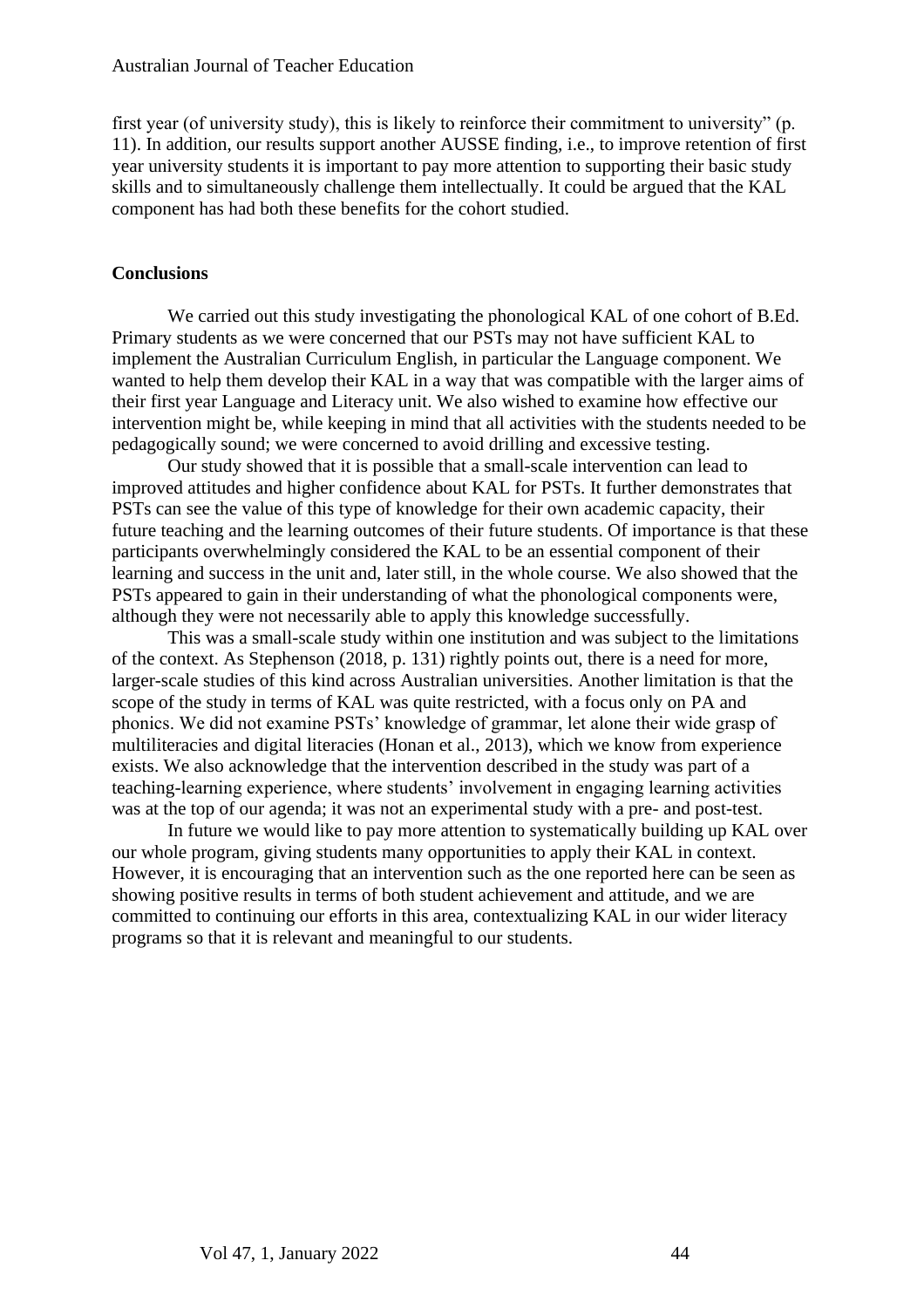# **References**

- Bos, C., Mather, N., Dickson, S., Podhajski, B., & Chard, D. (2001). Perceptions and knowledge of preservice and inservice educators about early reading instruction. *Annals of Dyslexia, 51*, 97–120. <https://doi.org/10.1007/s11881-001-0007-0>
- Bostock, L., & Boon, H. (2012). Pre-service teachers' literacy self-efficacy and literacy competence. *Australian and International Journal of Rural Education*, *22*(1), 19–37.
- Braun, V., & Clarke, V. (2006). Using thematic analysis in psychology. *Qualitative Research in Psychology, 3*(2), 77–101.<https://doi.org/10.1191/1478088706qp063oa>
- Buchori, S., & Dobinson, T. (2015). Diversity in teaching and learning: practitioners' perspectives in a multicultural early childhood setting in Australia. *Australasian Journal of Early Childhood*, *40*(1), 71–79. <https://doi.org/10.1177/183693911504000110>
- Carroll, J., Gillon, G. T., & McNeill, B. C. (2012). Explicit phonological knowledge of educational professionals. *Asia Pacific Journal of Speech, Language and Hearing*, *15*(4), 231–244. <https://doi.org/10.1179/136132812804731820>
- Coates, H. (2010). *Getting first-year students engaged*. (Australasian Survey of Student Engagement (AUSSE) Research Briefing, 6 (May 2010)). Australian Council for Educational Research (ACER).<https://research.acer.edu.au/ausse/6/>
- Coltheart, M., & Prior, M. (2007). *Learning to read in Australia.* (Occasional paper 1/2007. Policy Paper # 6). The Academy of Social Sciences in Australia. https://www.fireflyeducation.com.au/downloads/Learning to Read In Australia Coltheart [Prior.pdf](https://www.fireflyeducation.com.au/downloads/Learning_to_Read_In_Australia_Coltheart_Prior.pdf)
- Denzin, N., & Lincoln, Y., (2005). Introduction: The discipline and practice of qualitative research. In N. Denzin & Y. Lincoln (Eds.), *The Sage handbook of qualitative research* (pp. 1–32). Sage.
- Derewianka, D., & Jones, P. (2016). *Teaching language in context*. (2nd ed.). Oxford University Press.
- Fenwick, L., Endicott, M., Quinn, M., & Humphrey, S. (2014). Supporting the transference of Knowledge About Language within teacher education programs. *Australian Journal of Teacher Education*, *39*(11), 82–107. <https://doi.org/10.14221/ajte.2014v39n11.6>
- Fielding-Barnsley, R. (2010). Australian pre-service teachers' knowledge of phonemic awareness and phonics in the process of learning to read. *Australian Journal of Learning Difficulties*, *15*(1), 99–110.<https://doi.org/10.1080/19404150903524606>
- Harper, H., & Rennie, J. (2009). 'I had to go out and get myself a book on grammar': A study of preservice teachers' knowledge about language. *Australian Journal of Language and Literacy, 32*(1), 22–37.
- Honan, E., Exley, B., Kervin, L., Simpson, A., & Wells, M. (2013). Rethinking the literacy capabilities of pre-service primary teachers in testing times. *Australian Journal of Teacher Education, 38*(10), 48–63. <https://doi.org/10.14221/ajte.2013v38n10.3>
- Joshi, R. M., Binks, E., Hougen, M., Dahlgren, M. E., Ocker-Dean, E., & Smith, D. L. (2009). Why elementary teachers might be inadequately prepared to teach reading*. Journal of Learning Disabilities*, *42*(5), 392–402. [https://doi.org/10.1177/0022219409338736](https://doi.org/10.1177%2F0022219409338736)
- Kruger, J., & Dunning, D. (1999). Unskilled and unaware of it: How difficulties in recognizing one's own incompetence lead to inflated self-assessments. *Journal of Personality and Social Psychology, 77*(6), 1121–1134. [https://doi.org/10.1037/0022-3514.77.6.1121](https://doi.apa.org/doi/10.1037/0022-3514.77.6.1121)
- Luke, A., & Freebody, P. (1999). A map of possible practices: further notes on the Four Resources Model. *Practically Primary, 4*(2), 5–8.
- Louden, W., Rohl, M., Gore, J., Greaves, D., McIntosh, A., Wright, R., Siemon, D., & House, H. (2005). *Prepared to teach: An investigation into the preparation of teachers to teach literacy and numeracy.* Edith Cowan University and Australian Government Department of Education and Training. <https://ro.ecu.edu.au/ecuworks/7135/>
- Mahar, N., & Richdale, A. (2008). Primary teachers' linguistic knowledge and perceptions of early literacy instruction. *Australian Journal of Learning Difficulties, 13*(1), 17–37. <https://doi.org/10.1080/19404150802073703>
- Mather, N., Bos, C., & Babur, N. (2001). Perceptions and knowledge of preservice and inservice teachers about early literacy instruction. *Journal of Learning Disabilities*, *34*(5), 472–482. <https://doi.org/10.1177/002221940103400508>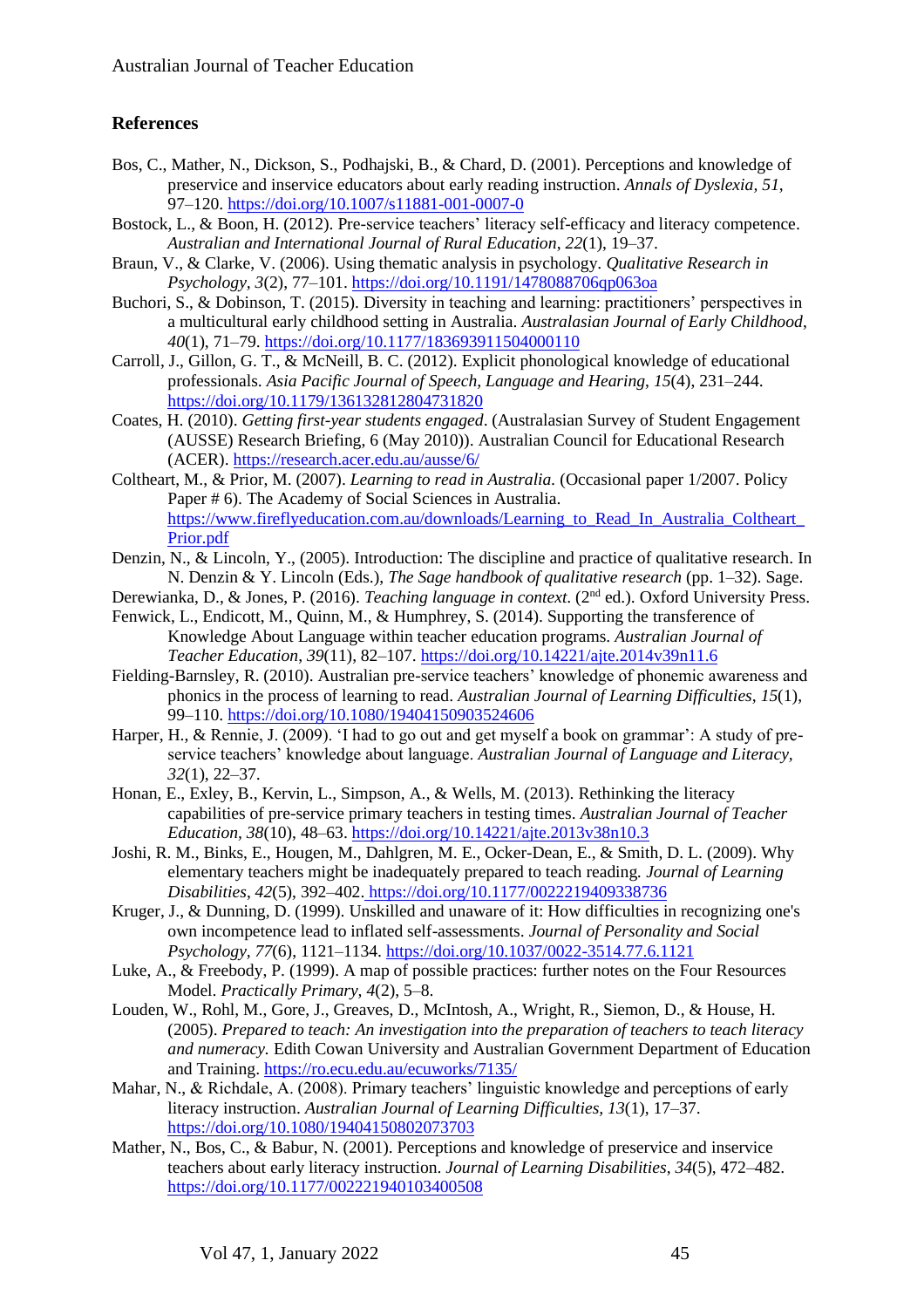- Meehan, R., & Hammond, L. (2006). Walking the talk: Western Australian teachers' beliefs about early reading and spelling instruction and their knowledge of metalinguistics. *Australian Journal of Learning Disabilities, 11*, 17–24. <https://doi.org/10.1080/19404150609546804>
- Moats, L. (2009). Still wanted: Teachers with knowledge of language. *Journal of Learning Disabilities*, *42*(5), 387–391.<https://doi.org/10.1177/0022219409338735>
- Moats, L. (2014). What teachers don't know and why they aren't learning it: Addressing the need for content and pedagogy in teacher education. *Australian Journal of Learning Difficulties, 19*(2), 75–91.<https://doi.org/10.1080/19404158.2014.941093>
- Moats, L. (2019). Phonics and spelling: Learning the structure of language at the word level. In D. Kilpatrick, R. M. Joshi & R. Wagner (Eds.), *Reading development and difficulties: Bridging the gap between research and practice* (pp. 39–62). Springer Nature. [https://doi.org/10.1007/978-3-030-26550-2\\_3](https://doi.org/10.1007/978-3-030-26550-2_3)
- Moon, B. (2014). The literacy skills of secondary teaching undergraduates: Results of diagnostic testing and a discussion of findings. *Australian Journal of Teacher Education, 39*(12), 113– 130. <https://doi.org/10.14221/ajte.2014v39n12.8>
- Myhill, D., Jones, S., & Watson, A. (2013). Grammar matters: How teachers' grammatical knowledge impacts on the teaching of writing. *Teaching and Teacher Education, 36*, 77–91. <https://doi.org/10.1016/j.tate.2013.07.005>
- Purvis, C., McNeill, B., & Everatt, J. (2016). Enhancing the metalinguistic abilities of pre-service teachers via coursework targeting language structure knowledge. *Annals of Dyslexia, 66*, 55– 70. <https://doi.org/10.1007/s11881-015-0108-9>
- Sangster, P., Anderson, C., & O'Hara, P. (2013). Perceived and actual levels of knowledge about language amongst primary and secondary student teachers: Do they know what they think they know? *Language Awareness, 22*(4), 293–319. <https://doi.org/10.1080/09658416.2012.722643>
- Sayeski, K. L., Earle, G. A., Eslinger, R. P., & Whitenton, J. N. (2017). Teacher candidates' mastery phoneme-grapheme correspondence: Massed versus distributed practice in teacher education. *Annals of Dyslexia, 67*, 26–41. <https://doi.org/10.1007/s11881-016-0126-2>
- Stark, H. L, Snow, P. C., Eadie, P. A., & Goldfield, S. R. (2016). Language and reading instruction in early years classrooms: The knowledge and self-rated ability of Australian teachers. *Annals of Dyslexia*, *66*, 28–54.<https://doi.org/10.1007/s11881-015-0112-0>
- Stephenson, J. (2018). A systematic review of the research on the knowledge and skills of Australian preservice teachers. *Australian Journal of Teacher Education, 43*(4), 121–137. <https://doi.org/10.14221/ajte.2018v43n4.7>
- Tetley, D., & Jones, C. (2014). Pre-service teachers' knowledge of language concepts: Relationships to field experiences. *Learning Difficulties*, *19*(1), 17–32. <https://doi.org/10.1080/19404158.2014.891530>
- Thomas, D. (2006). A general inductive approach for analyzing qualitative evaluation data. *American Journal of Evaluation, 27*(2), 237–246. <https://doi.org/10.1177/1098214005283748>
- Thwaite, A. (2008) "Literacy skills of Bachelor of Education (Primary) students". *Australian Review of Applied Linguistics,* vol. 31, no. 2, pp 18.1 – 18.15.
- Thwaite, A. (2015) Pre-service teachers linking their metalinguistic knowledge to their practice. *Functional Linguistics*, vol. 2. No. 4,<https://doi.org/10.1186/s40554-015-0019-4> URL: [http://www.functionallinguistics.com/content/2/1/4.](http://www.functionallinguistics.com/content/2/1/4)
- Thwaite, A. (2016). "Student literacy needs …". Unpublished Project, Edith Cowan University.
- Thwaite, A., Adam, H., Dass, R. & Paolino, A. (2017). *Educational and assessment resources for Knowledge About Language (KAL) for the B.Ed. Primary*. Edith Cowan University Teaching and Learning Grant.
- Washburn, E. K., Binks-Cantrell, E. S., Joshi, R. M., Martin-Chang, S., & Arrow, A. (2016). Preservice teacher knowledge of basic linguistic constructs in Canada, England, New Zealand and the USA. *Annals of Dyslexia, 66,* 7–26. <https://doi.org/10.1007/s11881-015-0115-x>
- Yorke, M. (2003). Formative assessment in higher education: Moves towards theory and the enhancement of pedagogic practice. *Higher Education, 45*(4), 477–501. <https://doi.org/10.1023/A:1023967026413>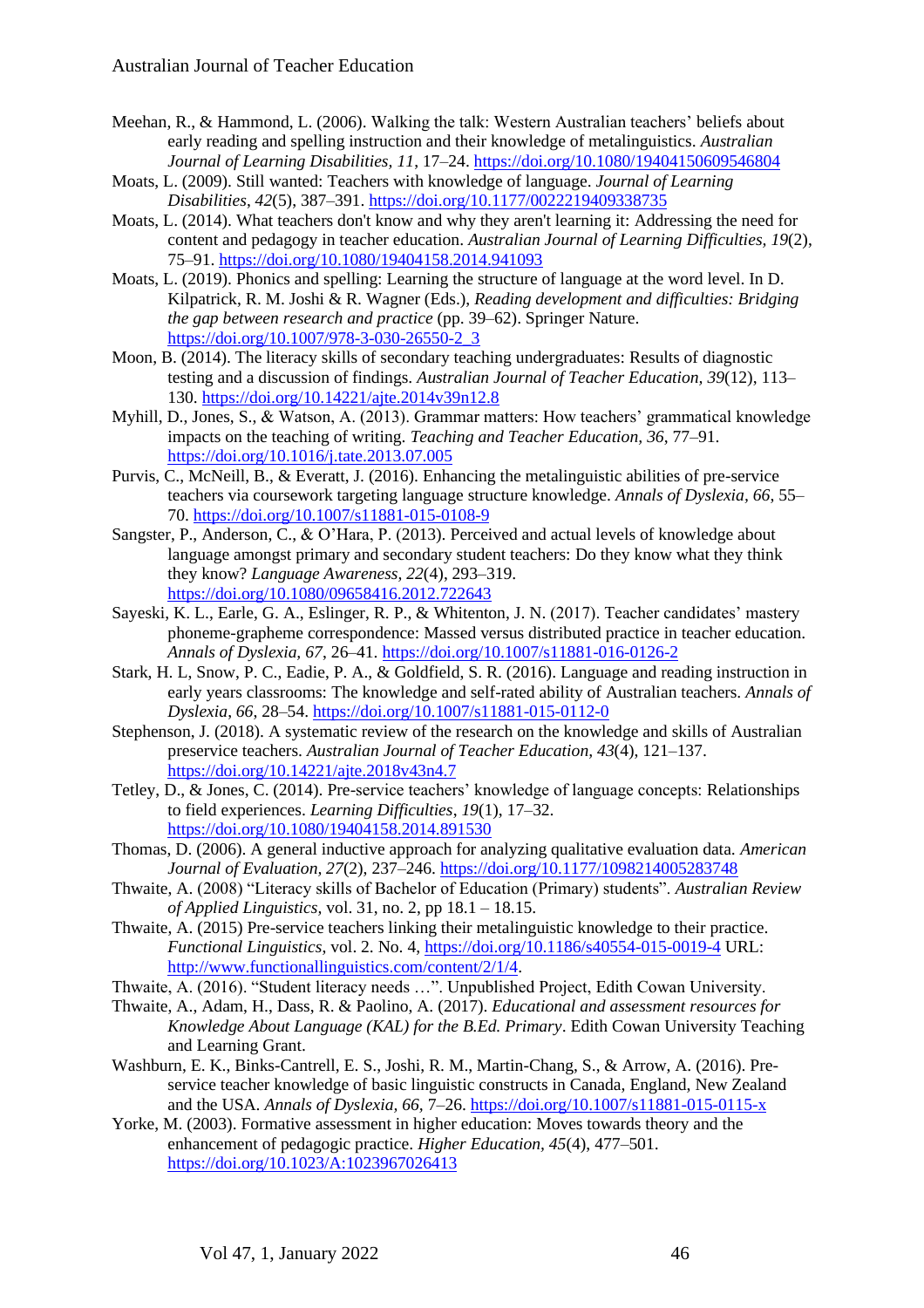## **Acknowledgements**

We would like to sincerely thank Brendan Cuff for his invaluable help in accessing data from the Learning Management System.

# **Appendices**

# **Appendix 1: Examples of Concerns with Previous Tests**

- The *Teacher Knowledge Assessment: Structure of Language* (Mather et al., 2001, p. 479), *Teacher Knowledge of Language Structure* (Meehan & Hammond, 2006, p. 24) and *Linguistic Knowledge Assessment* (Mahar & Richdale, 2008, p. 36) each include questions about diphthongs and voiced consonants where more than one answer is correct - despite the claim that there is only one right answer. (See example (a) below for details.)
- The vowel sound schwa is another area where there appears to be confusion. The *Teacher Knowledge Survey* used by Moats (2009, p. 395) would have no less than four right answers to the question about schwa if administered to Australian English speakers. (See example (b) below.)
- Some of the literature referred to in this article also contains incorrect spellings of technical terms in phonology. (See example (c) below.)
- At the level of sentence structure, the test used by Stark et al. (2016) has an error in the question about types of clauses (p. 51). (See example (d) for details.)

Asterisks indicate answers that would be correct for Australian English speakers.

**(a)** Mather et al. Question 7 = Mahar & Richdale Question 3 and Meehan & Hammond Question 3:

A diphthong is found in the word:

(a)  $\text{cot}^*$  (b) boy<sup>\*</sup> (c) battle (d) sing (e) been?". Only one answer is supposed to be correct but the words we have starred both contain diphthongs.

Mather et al. Question  $8 =$  Mahar & Richdale Question 4 and Meehan & Hammond Question 4:

A voiced consonant digraph is in the word:

(a) think (b) ship (c) whip<sup>\*</sup> (d) the<sup>\*</sup> (e) photo

Only one answer is supposed to be correct but we have starred two words with voiced consonant digraphs.

**(b)** Moats (2009) Question 15:

Which word has a schwa?

(a) eagerly<sup>\*</sup> (b) prevent<sup>\*</sup> (c) definition<sup>\*</sup> (d) formulate<sup>\*</sup> (e) story

For Australian English speakers, all starred words would be pronounced with at least one schwa. It would be actually be preferable to reformulate the question as, "Which word **does not have** a schwa?" This indicates the importance of paying attention to dialect differences.